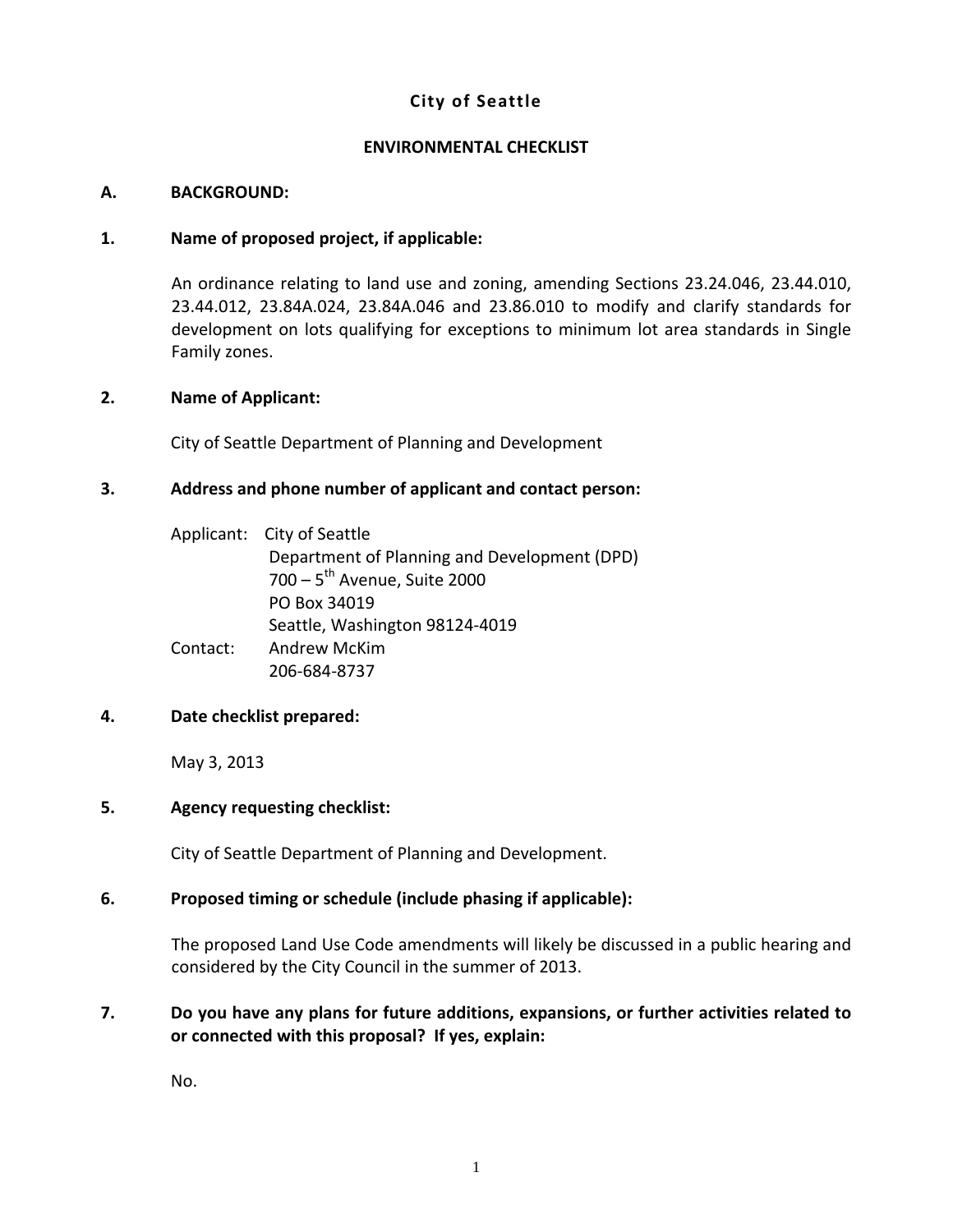### **8. List any environmental information you know about that has been prepared, or will be prepared, directly related to this proposal:**

The information provided in this checklist. A SEPA environmental determination will also be prepared for this proposal.

# **9. Do you know whether applications are pending for governmental approvals of other proposals directly affecting the property covered by your proposal? If yes, explain:**

It is likely that applications are currently under review for developments on undersized lots in Single Family zones, however those currently under review are vested to current code and will not be affected by the proposed amendments.

## **10. List any governmental approvals or permits that will be needed for your proposal, if known:**

Approval by Seattle City Council and Mayor.

# **11. Give a brief, complete description of your proposal, including the proposed uses and the size of the project and site.**

The Department of Planning and Development (DPD) is proposing amendments to the Seattle Land Use Code to modify and clarify the minimum lot area standards for Single Family zones, and related provisions, in response to concerns that some homes built on lots qualifying under existing lot area exceptions have been out of scale with their surroundings. An earlier interim ordinance (Ord. 123978) was adopted in September, 2012 on an emergency basis to address this issue, and the current proposal consists of permanent measures. The proposed amendments would accomplish the following:

- 1. Make permanent the provision adopted in the interim ordinance, limiting the application of the lot area exception provided for historic (pre‐1957) lots of record to lots with an area at least 5,000 square feet.
- 2. Make permanent the interim provision disallowing lots qualifying for that exception based solely on historic tax records, and also disallow qualification based on records of historic mortgages.
- 3. Require consolidation rather than separate development of abutting vacant lots under common ownership qualifying under the historic lot exception, where their mean area is less than 3,200 square feet.
- 4. Limit structure depth to two times the width of the lot for lots under 3,200 square feet in area qualifying under the historic lot exception.
- 5. Modify another lot area exception, the "75/80 Rule," which allows undersized lots to qualify for separate development with an area at least 75 percent of the general minimum for the zone and at least 80 percent of the mean area of the lots on the same block front, to allow large lots developed with institutional uses or uses other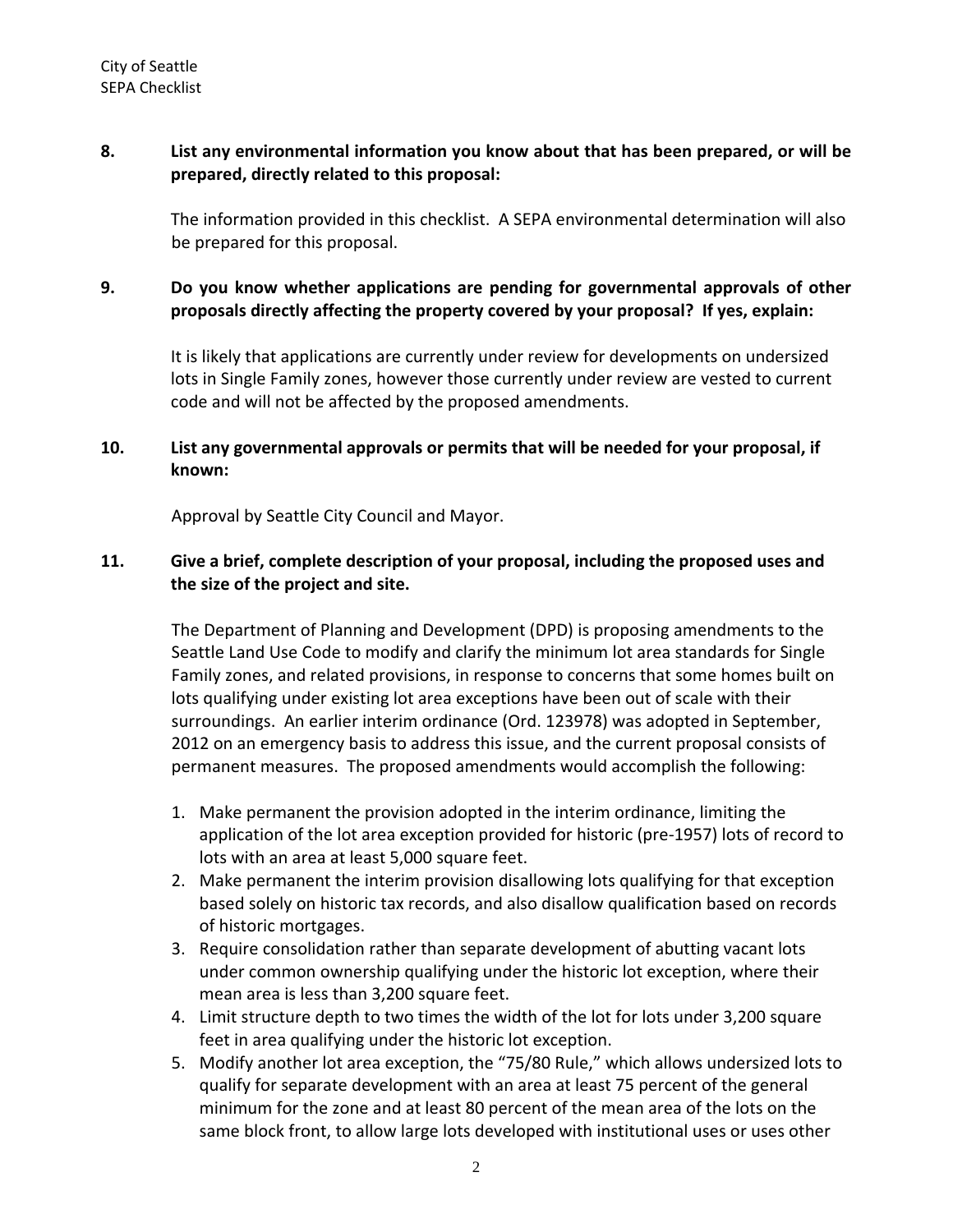than single‐family houses to be disregarded in calculating the mean area of the lots on the block front.

- 6. Where undersized lots qualify for lot area exceptions, allow adjustment of lot lines to make abutting lots more nearly equal in size.
- 7. Limit structure height, including additions to existing houses, to 22 feet of base height plus five feet for pitched roofs on lots with areas less than 3,200 square feet based on the largest rectangular area within the lot lines.
- 8. Allow additional structure height as a special exception, requiring public notice and an opportunity to appeal, and taking into consideration compatibility with adjacent development.
- 9. Make minor amendments to yard definitions and measurement techniques to discourage the practice of creation of irregular lot configurations in order to minimize yard requirements.
- 10. Clarify provisions for two‐house‐on‐one‐lot short plats so that they are generally subject to general platting standards, such as the limit of six lot lines.
- 11. Rewrite code sections to simplify and clarify.

Some additional proposed changes were analyzed but are not a part of DPD's proposal:

- 1. An FAR limit of 0.6 for houses on lots qualifying under lot area exceptions.
- 2. Relaxed standards for block‐ends, allowing additional development capacity in areas that are currently street‐facing rear yards of corner houses.
- 3. Modification of the 75/80 Rule exception to eliminate the requirement that lots have an area at least 75 percent of the general minimum requirement for the zone.
- **12. Location of the proposal. Give sufficient information for a person to understand the precise location of your proposed project, including a street address, if any, and section, township, and range, if known. If a proposal would occur over a range of area, provide the range or boundaries of the site(s). Provide a legal description, site plan, vicinity map, and topographic map, if reasonably available. While you should submit any plans required by the agency, you are not required to duplicate maps or detailed plans submitted with any permit applications related to this checklist.**

The proposed lot configuration standards for platting would apply to property throughout the City of Seattle. The development standards for undersized lots would apply to all single family zoned property throughout the City of Seattle.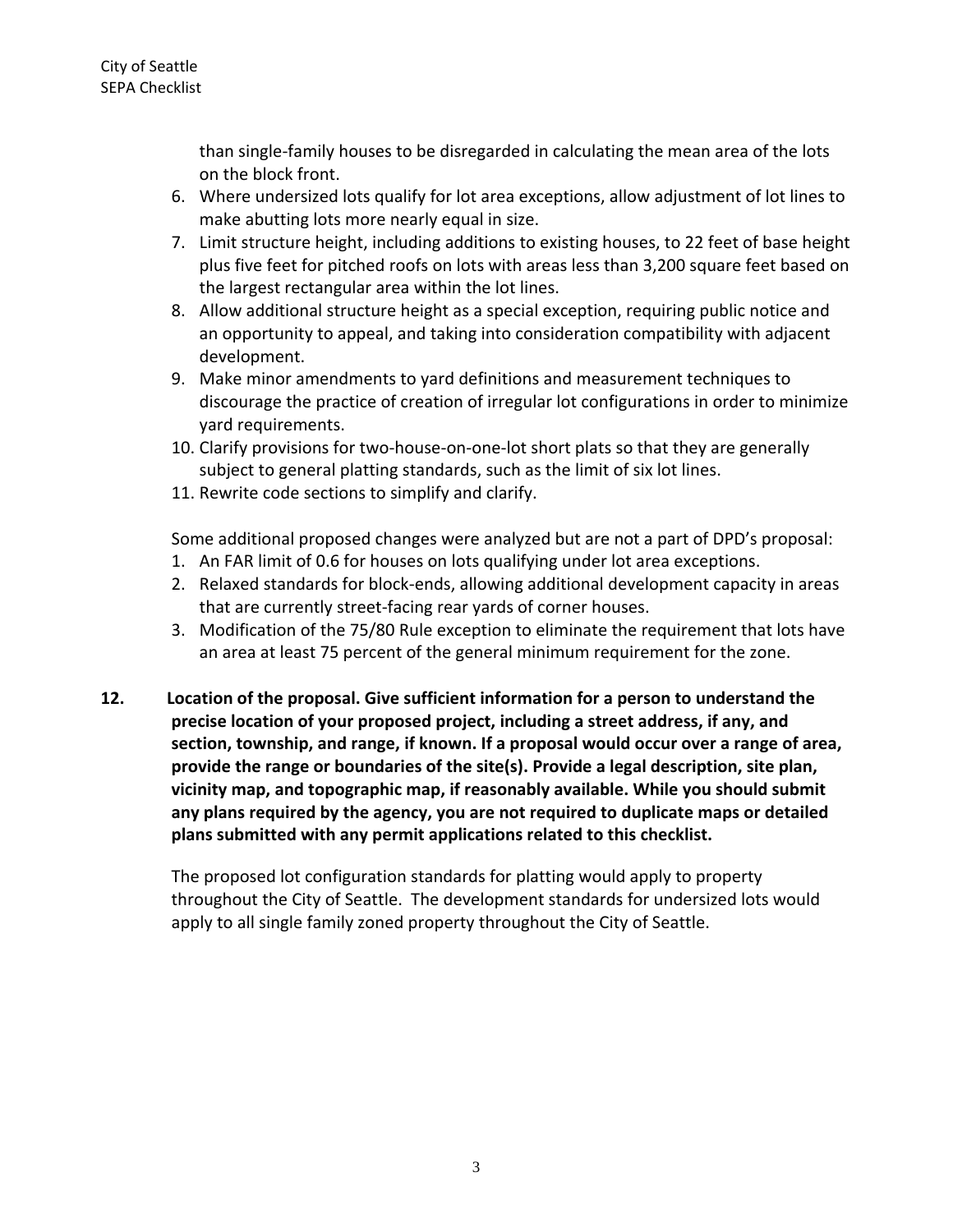#### **B. ENVIRONMENTAL ELEMENTS:**

#### **1. Earth**

## **a. General description of site (circle one): Flat, rolling, hilly, steep slopes, mountainous, other.**

Not applicable. This is a non‐project action affecting multiple parcels throughout the City with widely varying topography.

## **b. What is the steepest slope on the site (approximate percent slope)?**

Not applicable. This is a non‐project action affecting multiple parcels throughout the City with widely varying topography.

# **c. What general types of soils are found on the site (for example, clay, sand, gravel, peat, muck)? If you know the classification of agricultural soils, specify them and note any prime farmland.**

Not applicable. This is a non‐project action.

d. **Are there surface indications or history of unstable soils in the immediate vicinity? If so, describe.**

Not applicable. This is a non‐project action.

## **e. Describe the purpose, type and approximate quantities of any filling or grading proposed. Indicate source of fill.**

The proposed amendments are a non‐project action that would implement measures modifying and clarifying what lots qualify for lot area exceptions allowing development of undersized lots in Single Family zones, and adding new limits on the scale of developments permitted on such lots. Individual projects developed pursuant to these modified standards, if they involve filling and grading, will be subject to environmental review (if they meet or exceed thresholds for environmental review).

# **f. Could erosion occur as a result of clearing, construction or use? If so, generally describe.**

No. The proposed amendments are a non‐project action that would implement measures modifying and clarifying what lots qualify for lot area exceptions allowing development of undersized lots in Single Family zones, and adding new limits on the scale of developments permitted on such lots. Individual projects developed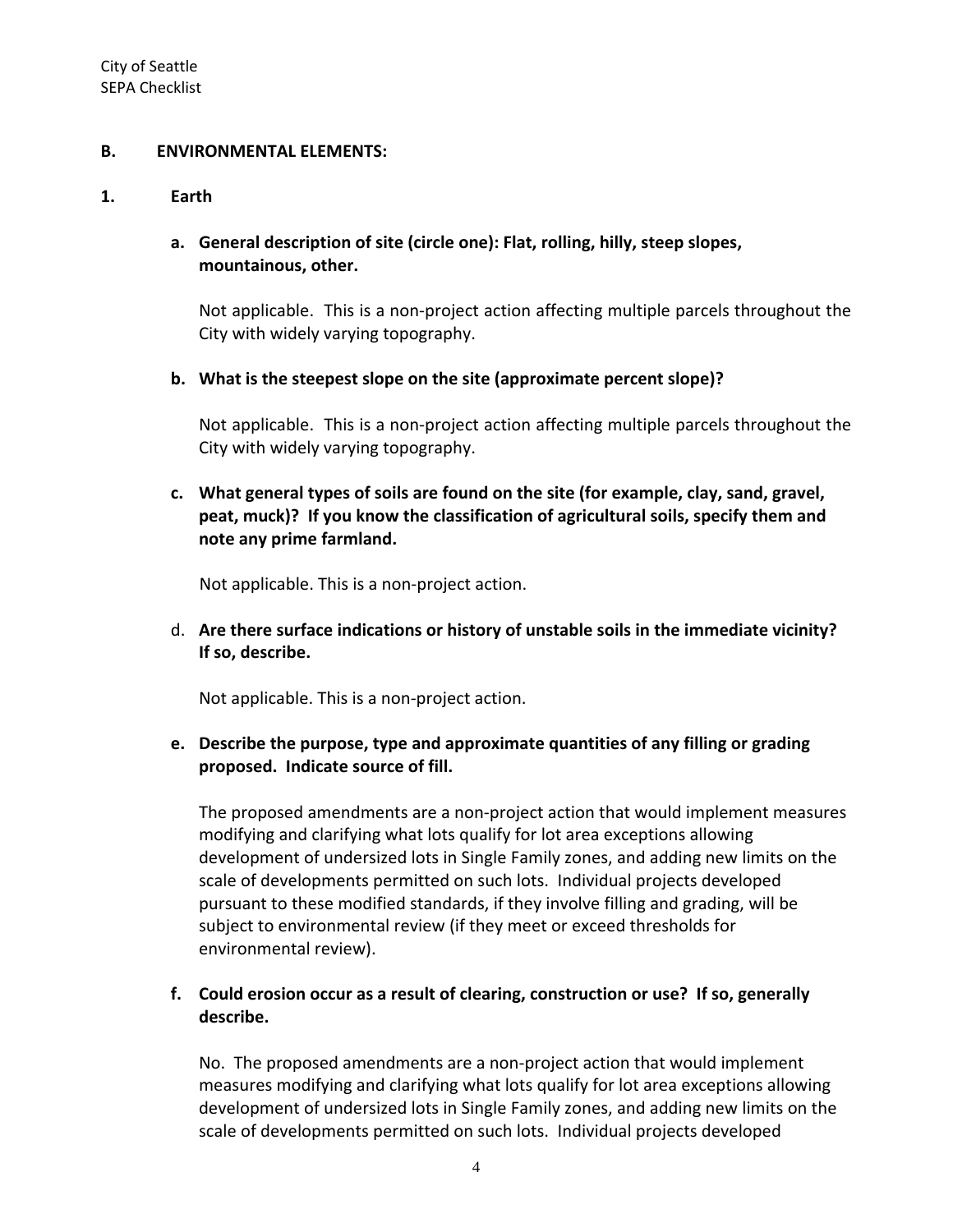pursuant to these modified standards will be subject to environmental review (if they meet or exceed thresholds for environmental review) and the City's Stormwater, Grading and Drainage Code.

# **g. About what percent of the site will be covered with impervious surfaces after project construction (for example, asphalt or buildings)?**

Not applicable. This is a non‐project action. The amount of impervious surface coverage depends upon existing site conditions and site design of a project‐specific action. Individual projects subject to the provisions of this proposal will be subject to environmental review (if they meet or exceed thresholds for environmental review).

# **h. Proposed measures to reduce or control erosion or other impacts to the earth, if any:**

None proposed. The proposed amendments are a non‐project action. Individual projects developed pursuant to the provisions of this proposal will occur over time and cannot be evaluated in terms of measures to reduce or control erosion or other impacts to the earth at this stage. The amount of erosion depends upon existing site conditions and site design of a project‐specific action. Such projects will be subject to environmental review (if they meet or exceed thresholds for environmental review), and the City's existing regulations as they move forward. There are established policies and regulations to limit the potential of erosion and landslide impact of specific development proposals.

**2. Air**

# **a. What type of emissions to the air would result from the proposal (i.e., dust, automobile, odors, industrial, wood smoke) during construction and when the project is completed? If any, generally describe and give approximate quantities if known.**

This is a non‐project action and no changes to odor standards are proposed. Greenhouse gas (GHG) emissions have also been considered, and no changes to GHG emissions are expected as a result of this non‐project action. Individual projects developed pursuant to the provisions of this proposal will be subject to environmental review (if they meet or exceed thresholds for environmental review) and existing odor and emissions requirements currently contained in the Land Use Code and promulgated by the Puget Sound Clean Air Agency as they move forward. A SEPA GHG Emissions Worksheet is required for all individual projects that may be developed pursuant to this proposal.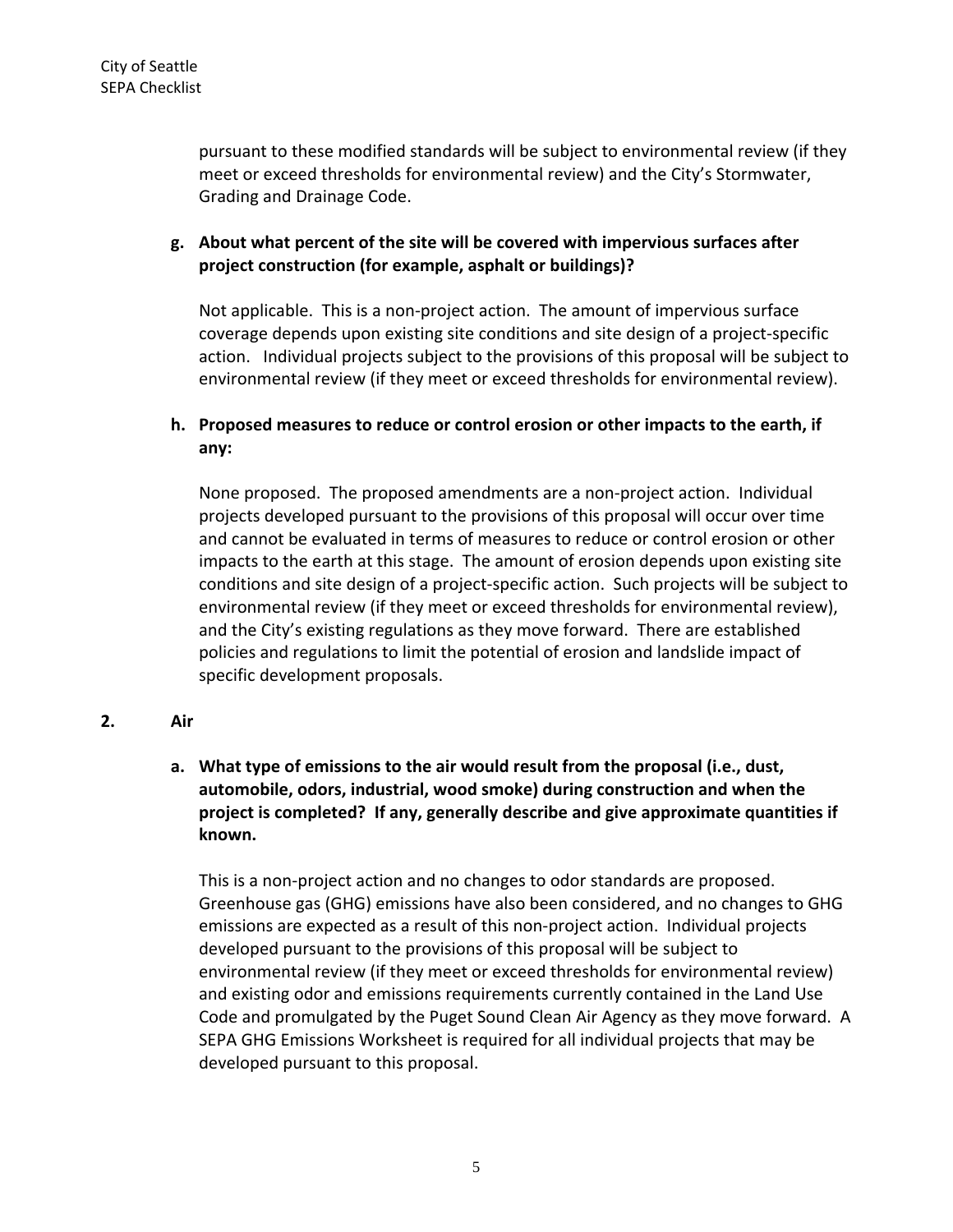The indirect effects of this non‐project proposal to air resources are addressed in Section D, Supplemental Sheet for Non‐project Actions.

# **b. Are there any off‐site sources of emissions or odor that may affect your proposal? If so, generally describe.**

No. The proposed amendments are a non‐project action that would implement measures modifying and clarifying what lots qualify for lot area exceptions allowing development of undersized lots in Single Family zones, and adding new limits on the scale of developments permitted on such lots. Individual projects developed pursuant to the provisions of this proposal will be subject to environmental review (if they meet or exceed thresholds for environmental review) as they move forward.

### **c. Proposed measures to reduce or control emissions or other impacts to air, if any:**

None proposed. The proposed amendments are a non‐project action. Individual projects developed pursuant to the provisions of this proposal will be subject to environmental review (if they meet or exceed thresholds for environmental review) as they move forward. There are established policies and regulations to minimize or prevent adverse air quality impacts of specific development projects. Individual projects subject to the provisions of this proposal will occur over time and cannot be evaluated in terms of other measures to reduce or control emissions or other impacts to air at this stage. Such projects will be subject to environmental review (if they meet or exceed thresholds for environmental review) as they move forward.

## **3. Water**

#### **a. Surface Water:**

**1) Is there any surface water body on or in the immediate vicinity of the site (including year‐round and seasonal streams, saltwater, lakes, ponds, wetlands)? If yes, describe type and provide names. If appropriate, state what stream or river it flows into.**

Not applicable. The proposed amendments are a non‐project action that would implement measures modifying and clarifying what lots qualify for lot area exceptions allowing development of undersized lots in Single Family zones, and adding new limits on the scale of developments permitted on such lots. The proposal could affect multiple parcels throughout the City. Such parcels may abut numerous surface water bodies including Puget Sound, Lake Washington, the Ship Canal, Bitter Lake, Haller Lake and multiple creeks.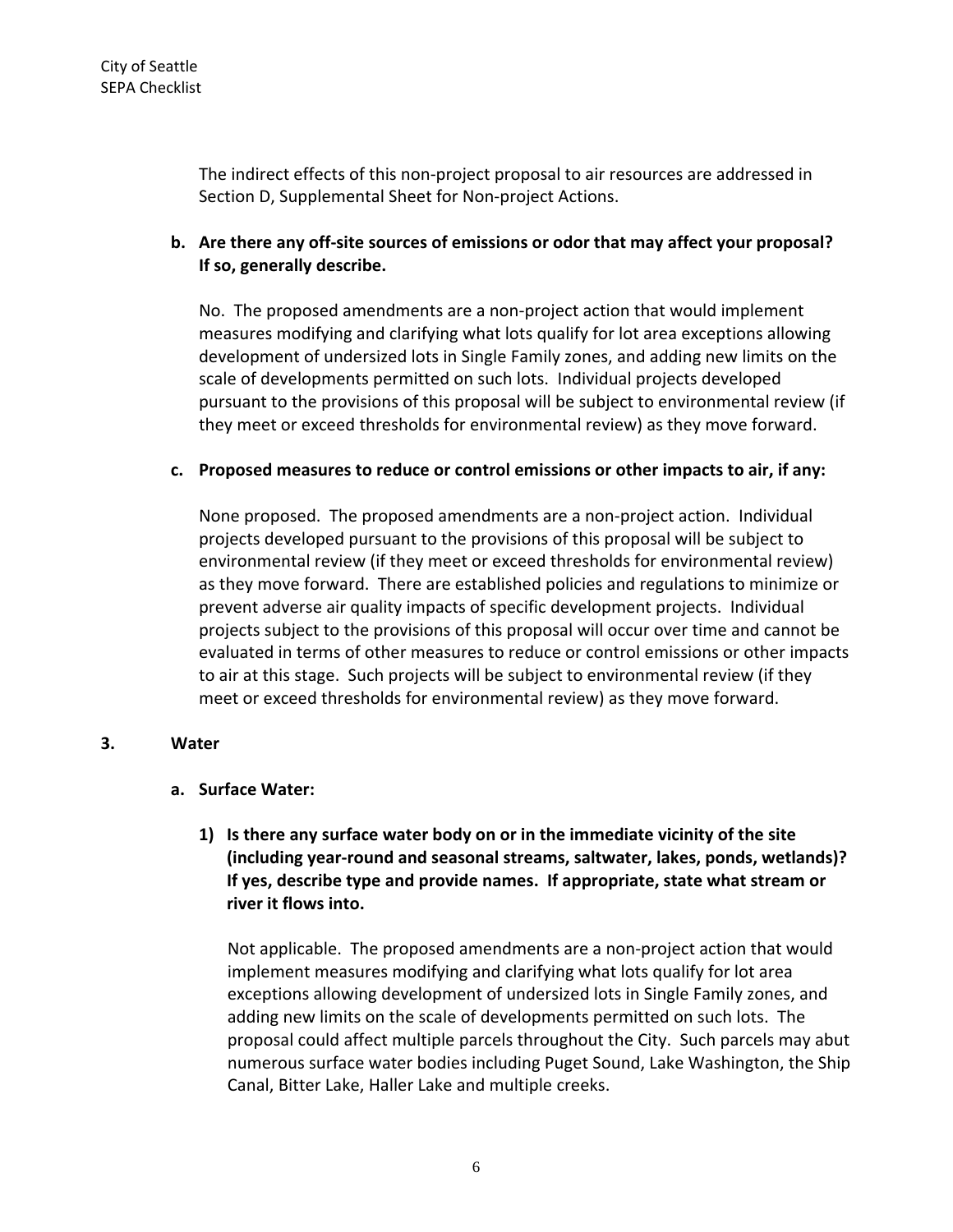## **2) Will the project require any work over, in or adjacent to (within 200 feet) the described waters? If yes, please describe and attach available plans.**

Not applicable. This is a non‐project action. Individual projects developed pursuant to the provisions of this proposal may be located within 200 feet of water bodies and will be subject to provisions of the Shoreline Master Program and the Environmental Critical Areas regulations in the Seattle Municipal Code.

**3) Estimate the amount of fill and dredge material that would be placed in or removed from surface water or wetlands and indicate the area of the site that would be affected. Indicate the source of fill material.**

Not applicable. This is a non‐project action. Individual projects developed pursuant to this legislation may include fill and dredging activities

**4) Will the proposal require surface water withdrawals or diversions? Give general description, purpose, and approximate quantities if known.**

Not applicable. This is a non‐project action. Individual projects developed pursuant to this proposal may require surface water withdrawals and/or diversions and will be subject to environmental review if they meet or exceed thresholds for environmental review.

**5) Does the proposal lie within a 100‐year floodplain? If so, note location on the site plan.**

Not applicable. The proposed amendments are a non‐project action affecting multiple parcels throughout the City. 100‐year floodplains exist on some parcels in the City of Seattle.

**6) Does the proposal involve any discharges of waste materials to surface waters? If so, describe the type of waste and anticipated volume of discharge.**

No. The proposal is a non‐project action.

#### **b. Ground Water:**

**1) Will groundwater be withdrawn or will water be discharged to groundwater? Give general description, purpose, and approximate quantities if known.**

The proposed amendments are a non‐project action that would implement measures modifying and clarifying what lots qualify for lot area exceptions allowing development of undersized lots in Single Family zones, and adding new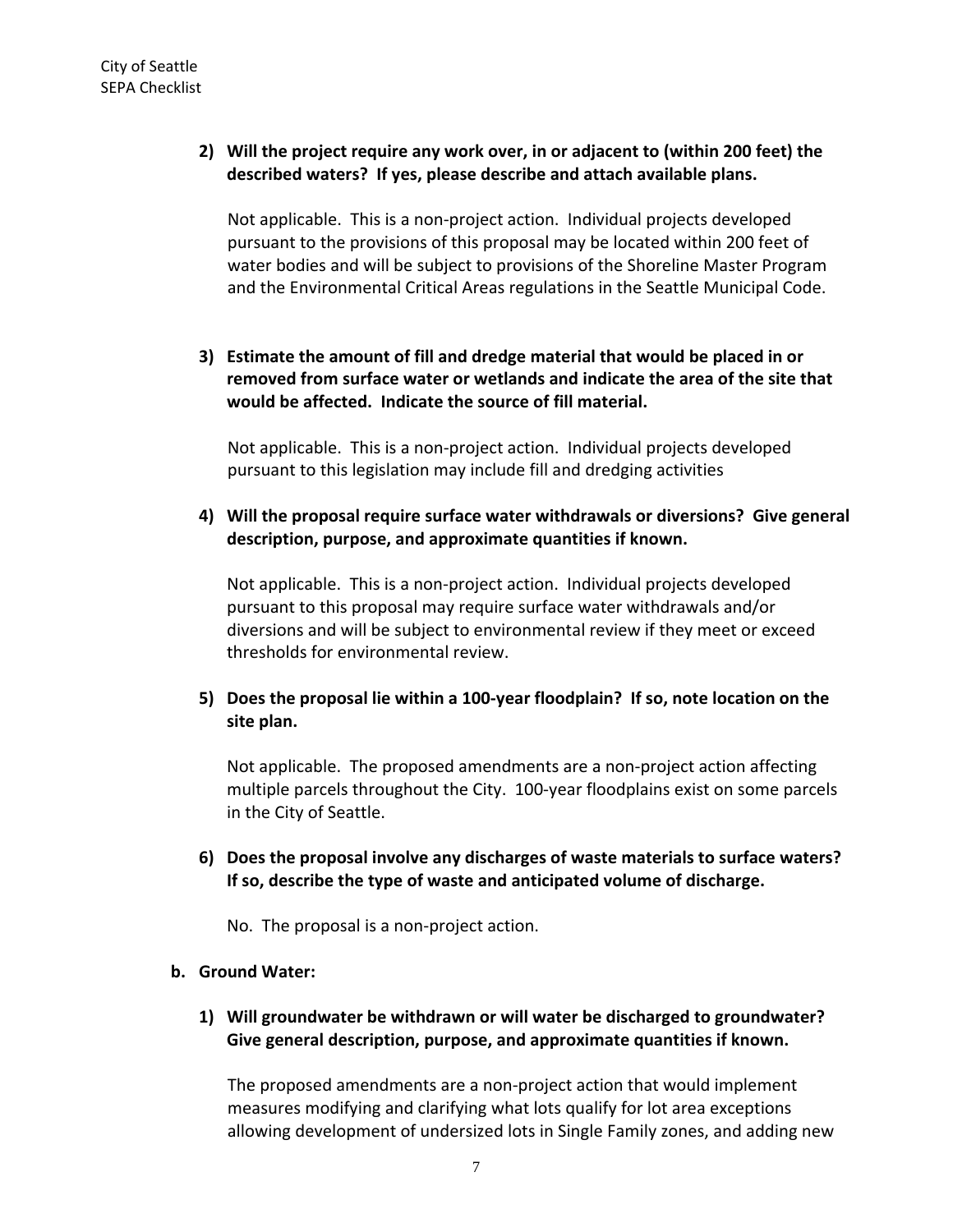limits on the scale of developments permitted on such lots.Zoning and development regulation changes in the proposed legislation are unlikely to result in the withdrawal of or discharge to ground water as part of the site development for an individual project. Individual projects subject to the provisions of this proposal will be subject to environmental review (if they meet or exceed thresholds for environmental review), the City's Environmentally Critical Areas Ordinance, and other requirements as they move forward.

**2) Describe waste material that will be discharged into the ground for septic tanks or other sources, if any (for example: Domestic sewage; industrial, containing the following chemicals...; agricultural; etc.). Describe the general size of the system, the number of such systems, the number of houses to be served (if applicable), or the number of animals or humans the system(s) are expected to serve.**

Not applicable. This is a non‐project action. Individual projects developed pursuant to the proposal will be subject to environmental review (if they meet or exceed thresholds for environmental review) as they move forward.

#### **c. Water Runoff (including storm water):**

**1) Describe the source of runoff (including storm water) and method of collection and disposal, if any (include quantities, if known). Where will this water flow? Will this water flow into other waters? If so, describe.**

This is a non‐project action. It is possible that projects developed pursuant to the proposal could result in runoff, but that runoff would not be a direct result of the proposal. The amount of runoff and method of collection depends upon existing site conditions and site design of a project‐specific action. Individual projects will be subject to the City's stormwater and drainage requirements and environmental review (if they meet or exceed thresholds for environmental review). The indirect effects of this non‐project proposal related to water runoff are addressed in Section D, Supplemental Sheet for Non-project Actions.

#### **2) Could waste materials enter ground or surface waters? If so, generally describe.**

The proposal is a non‐project action and has no direct impact on whether waste materials would enter ground or surface waters. Individual projects developed pursuant to zoning and land use changes of the proposal will be subject to the City's Environmentally Critical Areas Ordinance, and the City's stormwater and drainage requirements and environmental review (if they meet or exceed thresholds for environmental review.) The indirect effects of this non‐project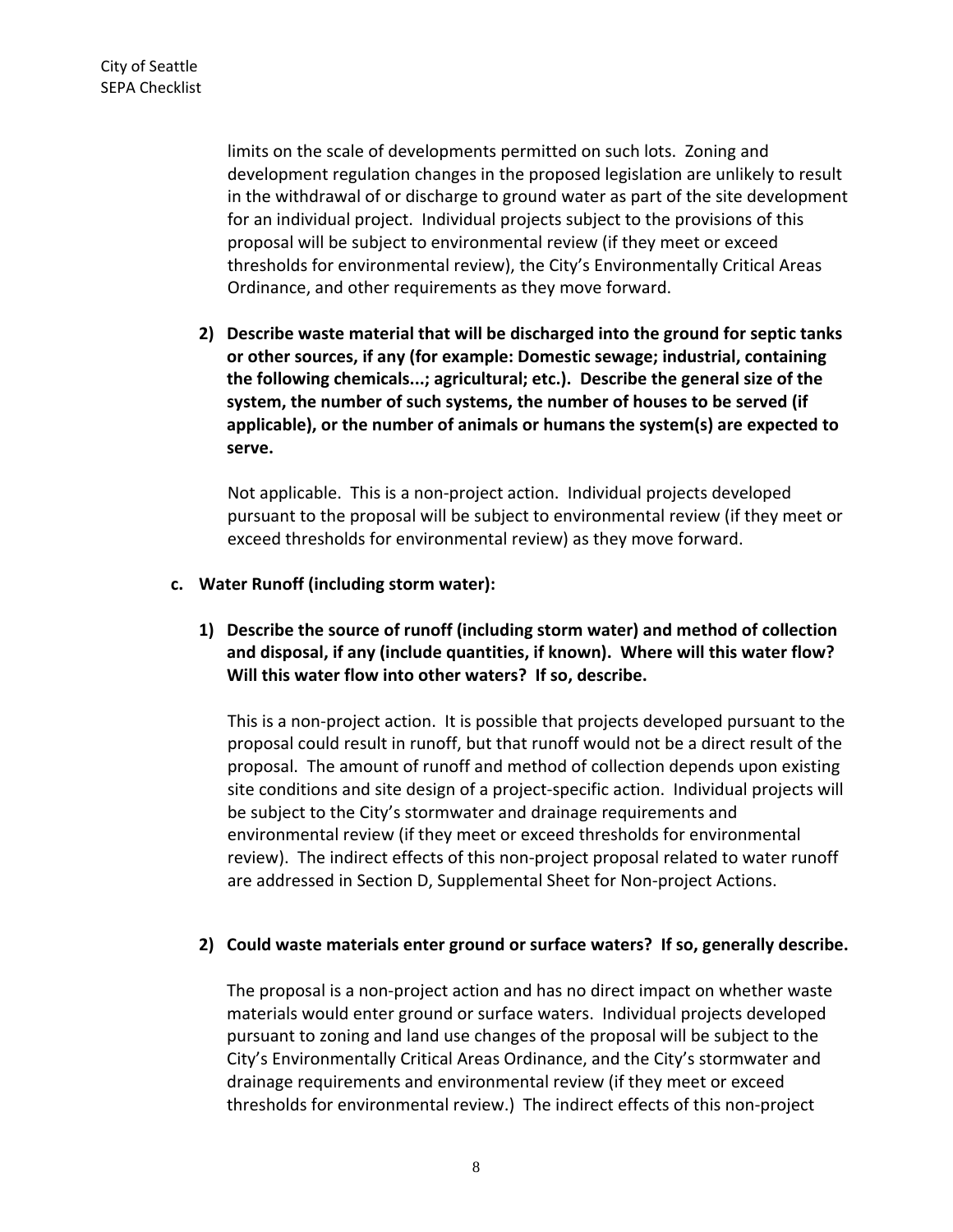proposal related to water runoff are addressed in Section D, Supplemental Sheet for Non‐project Actions.

**d. Proposed measures to reduce or control surface, ground or runoff water impacts, if any:**

The project is a non‐project action. There are established policies and regulations to protect wetlands, riparian corridors, lakes, drainage basins, wildlife habitats, slopes, and other property from adverse drainage impacts of specific development projects. New projects developed pursuant to the land use and zoning changes of the proposal will required to comply with the City's Stormwater, Grading & Drainage Control Ordinance and provide for mitigation of erosion, if required. Individual projects will also be subject to environmental review (if they meet or exceed thresholds for environmental review).

## **4. Plants**

## **a. Check the types of vegetation found on the site:**

- $x$  Deciduous tree: alder, maple, aspen, other
- x Evergreen tree: fir, cedar, pine, other
- x Shrubs
- x Grass
- Pasture
- Crop or grain
- Wet soil plants: cattail, buttercup, bulrush, skunk cabbage, other
- Water plants: water lily, eelgrass, milfoil, other
- x Other types of vegetation

This is a non‐project action. Various plant species are found on property located throughout the City of Seattle.

## **b. What kind and amount of vegetation will be removed or altered?**

The project is a non‐project action. Individual development projects developed pursuant to the land use and zoning changes of the proposal will be subject to environmental review (if they meet or exceed thresholds for environmental review), the City's Environmentally Critical Areas Ordinance, Significant Trees Ordinance, and other regulations. The indirect effects of this non‐project proposal on vegetation are addressed in Section D, Supplemental Sheet for Non‐project Actions. The amount of vegetation removed on any given site depends upon existing site conditions and project‐specific site design. The proposed legislation is unlikely to affect the amount of vegetation removed or altered compared to that allowed under existing regulations.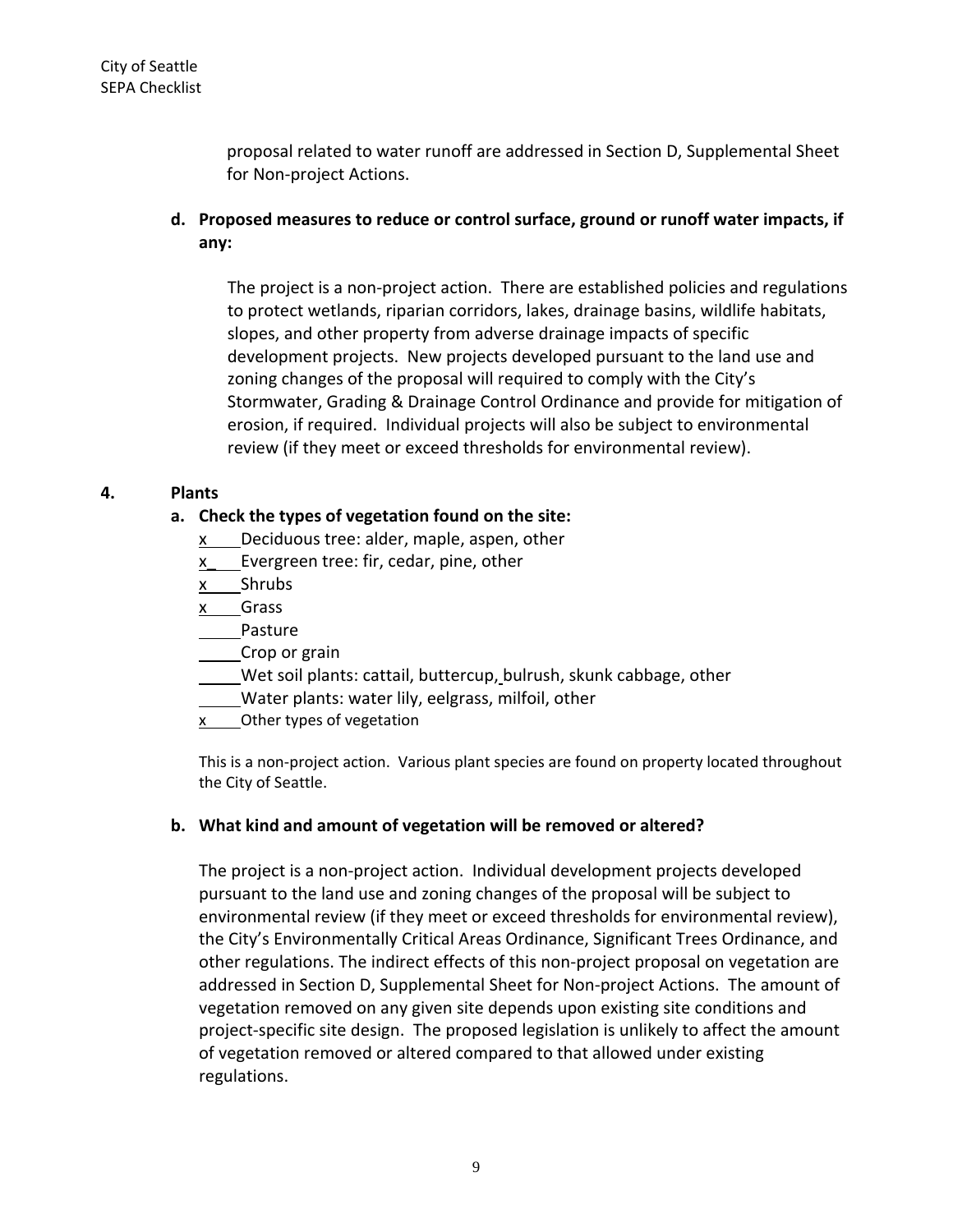#### **c. List threatened or endangered species known to be on or near the site:**

This is a non‐project action. The proposal includes changes in land use and zoning that are unlikely to have a different effect on threatened or endangered plant species than existing regulations. Individual projects developed pursuant to the land use and zoning changes of this proposed legislation will be subject to the City's Environmentally Critical Areas Ordinance, which requires identification of threatened or endangered species on or near individual project sites.

# **d. Proposed landscaping, use of native plants or other measures to preserve or enhance vegetation on the site, if any:**

The proposal is a non‐project action. Individual projects developed pursuant to the land use and zoning changes of this proposal will occur over time and cannot be evaluated in terms of landscaping or other measures to preserve or enhance vegetation at this stage. Individual projects will be subject to environmental review (if they meet or exceed thresholds for environmental review) and design review requirements.

#### **5. Animals**

## **a. Circle any birds and animals that have been observed on or near the site or are known to be on or near the site:**

| Birds: |  | hawk, heron, eagle, songbirds, ducks, geese, owls, other: crows, pigeons,       |
|--------|--|---------------------------------------------------------------------------------|
|        |  | starlings, gulls and other urban tolerant birds                                 |
|        |  | Mammals: deer, bear, elk, beaver, other: squirrels, rodents, raccoon, household |
|        |  | pets, and other similar mammals tolerant to urban environments.                 |
| Fish:  |  | bass, salmon, trout, herring, shellfish, other:                                 |
| Other: |  |                                                                                 |

This proposal is a non‐project action and does not involve construction or development activity. Individual projects developed pursuant to the land use and zoning changes of this proposal will occur over time and cannot be evaluated in terms of specific animals present on any property at this stage. Various species as indicated are found on property throughout the City of Seattle.

#### **b. List any threatened or endangered species known to be on or near the site.**

This proposal is a non‐project action and does not involve construction or development activity. Individual projects developed pursuant to the land use and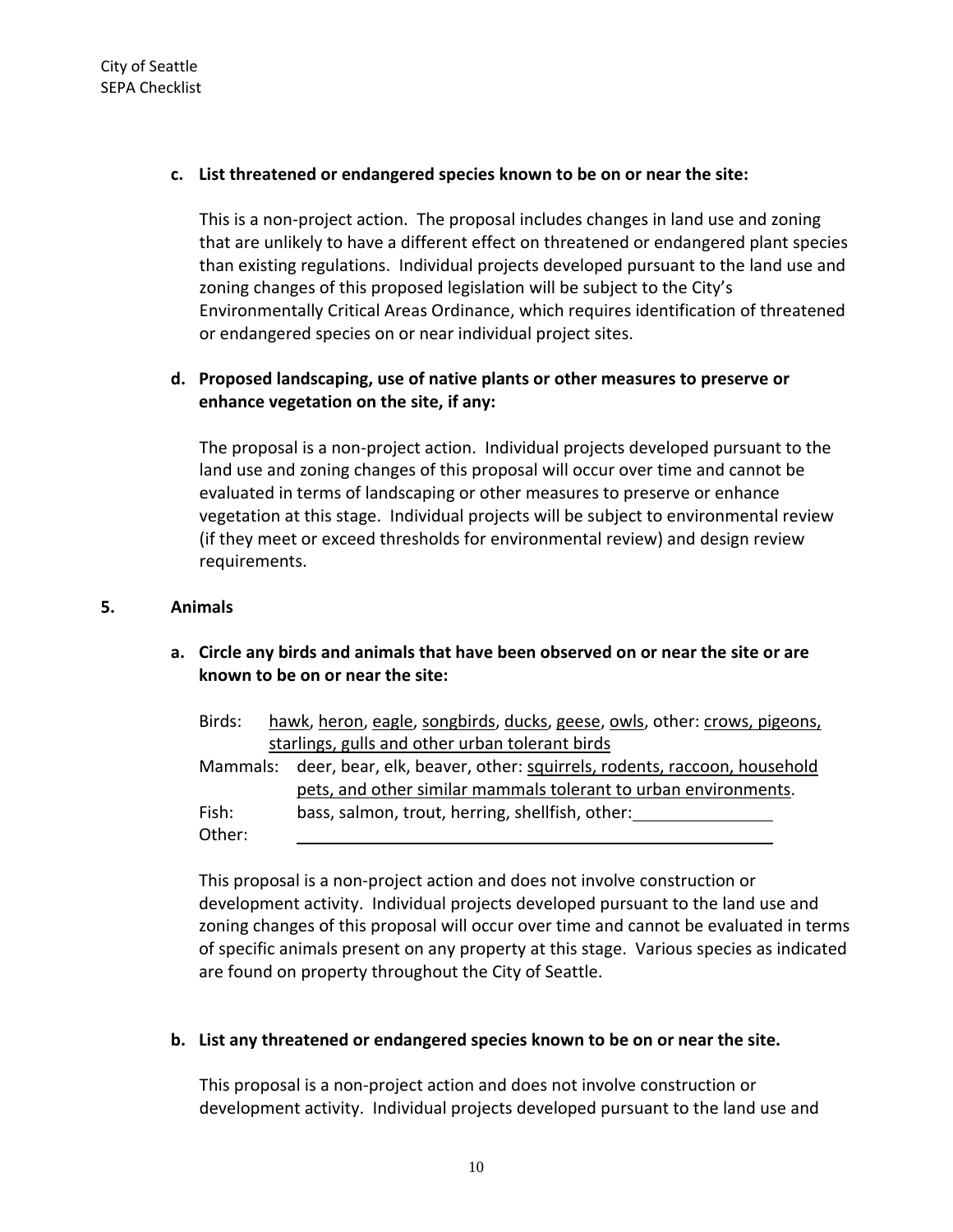zoning changes of this proposal will occur over time and cannot be evaluated in terms of specific animals present on any property at this stage.

### **c. Is the site part of a migration route? If so, explain.**

Not applicable. The proposed amendments are a non‐project action that would implement measures modifying and clarifying what lots qualify for lot area exceptions allowing development of undersized lots in Single Family zones, and adding new limits on the scale of developments permitted on such lots. Individual projects developed pursuant to this proposal may include sites that are part of a migration route and will be subject to environmental review (if they meet or exceed thresholds for environmental review), which would consider if individual sites are part of a migration route, and individual projects would be subject to review under the City's Regulations for Environmentally Critical Areas as applicable.

### **d. Proposed measures to preserve or enhance wildlife, if any:**

The proposal is a non‐project action that is not anticipated to have any specific impacts on wildlife. Individual projects developed pursuant to the land use and zoning changes of the proposal will occur over time and cannot be evaluated in terms of measures to preserve or enhance wildlife at this stage. Such projects will be subject to environmental review (if they meet or exceed thresholds for environmental review), and the City's Environmentally Critical Areas Ordinance for habitat protection.

## **6. Energy and Natural Resources**

# **a. What kinds of energy (electric, natural gas, oil, wood stove, solar) will be used to meet the completed project's energy needs? Describe whether it will be used for heating, manufacturing etc.**

The proposal is a non‐project action. Individual projects developed pursuant to the land use and zoning provisions of the proposal will occur over time and cannot be evaluated in terms of energy requirements at this stage. Such projects will be subject to subsequent environmental review (if they meet or exceed thresholds for environmental review).

# **b. Would your project affect the potential use of solar energy by adjacent properties? If so, generally describe.**

This is a non‐project action. Individual projects developed pursuant to the land use and zoning provisions of the proposal will occur over time and cannot be evaluated in terms of impacts to adjacent properties at this stage. Individual development projects subject to the proposal will also be subject to environmental review and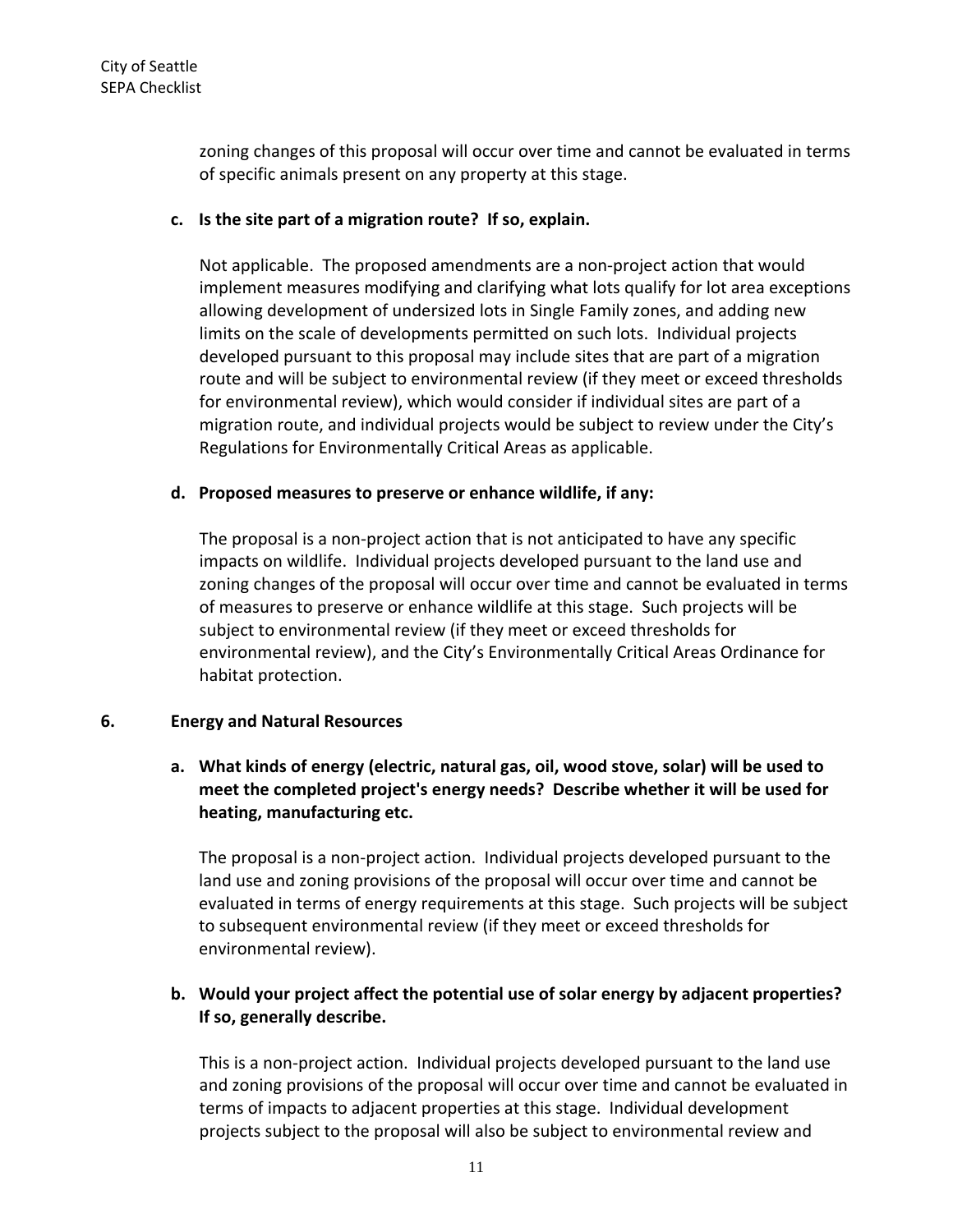design review (if they meet or exceed relevant thresholds) for height, bulk, and scale impacts.

**c. What kinds of energy conservation features are included in the plans of this proposal? List other proposed measures to reduce or control energy impacts, if any:**

The proposal is a non‐project action. Individual projects developed pursuant to land use and zoning provisions of the proposal will occur over time and cannot be evaluated in terms of energy conservation features or measures to reduce or control energy impacts at this stage. Such projects will be subject to environmental review (if they meet or exceed thresholds for environmental review) and will need to meet the City's energy code requirements. The indirect effects of this non‐project proposal on energy resources are addressed in Section D, Supplemental Sheet for Non‐project Actions.

### **7. Environmental Health**

**a. Are there any environmental health hazards, including exposure to toxic chemicals, risk of fire and explosion, spill or hazardous waste, that could occur as a result of this proposal? If so, describe.**

This is a non‐project action. Individual projects developed pursuant to the land use and zoning provisions of the proposal will be subject to the City's Environmentally Critical Areas Ordinance and environmental review (if they meet or exceed thresholds for environmental review).

## **1) Describe special emergency services that might be required.**

The amount of potential development that would result from the proposal is within the range covered by the City of Seattle's Comprehensive Plan for Fire Protection and Police Services. In general, emergency service providers including the Fire and Police Departments will review the effects of increased development and propose enhanced services as necessary as part of their planning for future service needs. The indirect effects of this non‐project proposal are not expected to result in an increased need for emergency services. Individual projects subject to the provisions of this proposal will occur over time and cannot be evaluated in terms of special emergency services required at this stage. Such projects will be subject to environmental review (if they meet or exceed thresholds for environmental review), and will need to meet the City's concurrency requirements for public services infrastructure. See discussion in Section D, Supplemental Sheet for Non‐project Actions.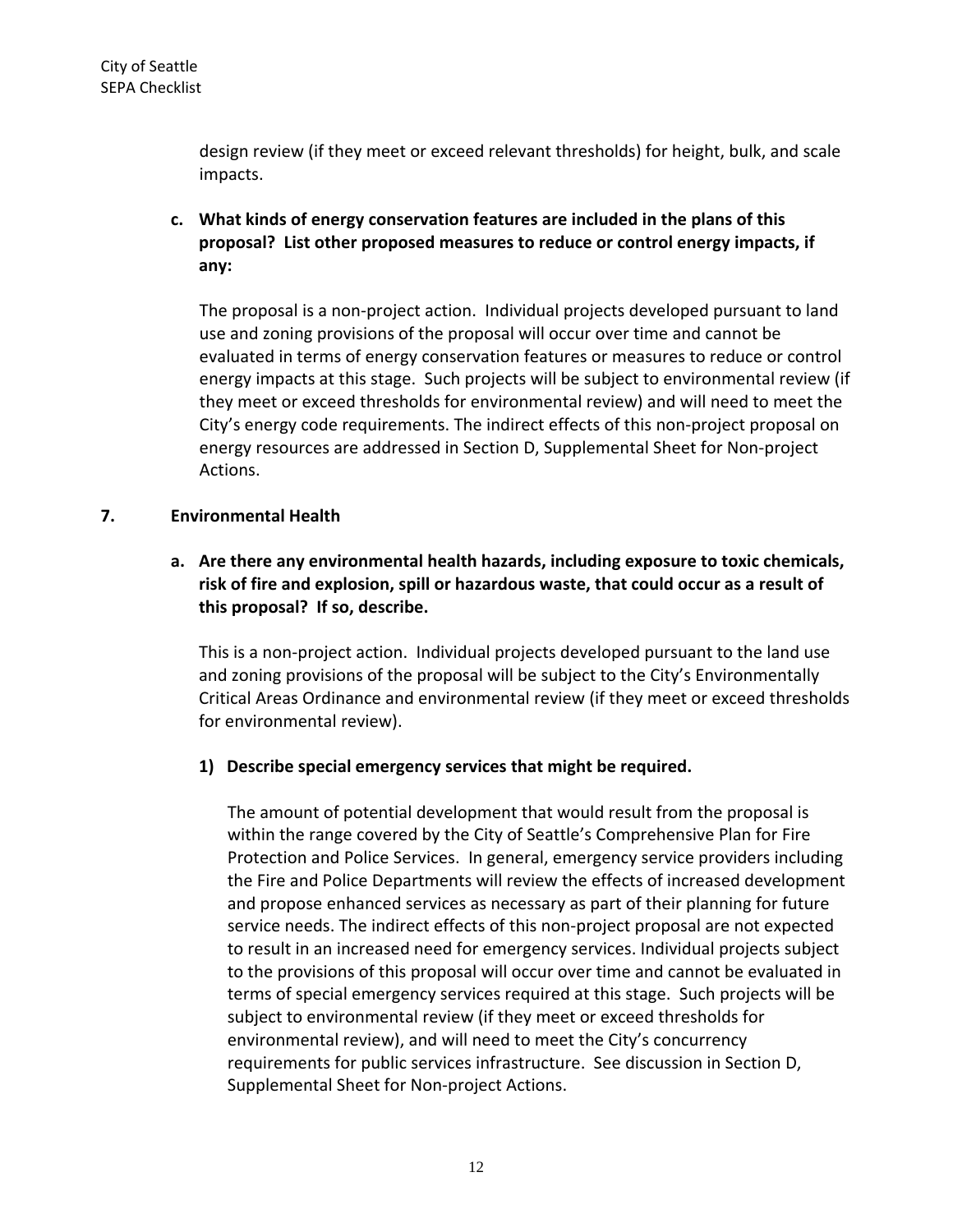### **2) Proposed measures to reduce or control environmental health hazards, if any:**

The indirect effects of this non‐project proposal are not expected to result in an increase of environmental health hazards. Individual projects developed pursuant to the provisions of the land use and zoning provisions of the proposal will occur over time and cannot be evaluated in terms of measures to reduce or control environmental health hazards at this stage. Such projects will be subject to project‐specific environmental review (if they meet or exceed thresholds for environmental review), building code, and other public health and safety requirements. See discussion in Section D, Supplemental Sheet for Non‐project Actions.

#### **b. Noise**

**1) What types of noise exist in the area which may affect your project (for example: traffic, equipment, operation, other)?**

**The proposed amendments are a non‐project action that would implement measures modifying and clarifying what lots qualify for lot area exceptions allowing development of undersized lots in Single Family zones, and adding new limits on the scale of developments permitted on such lots.** For individual projects developed pursuant to the proposal, the extent of existing traffic and other noise affecting a given project will be assessed through project‐specific environmental review (if they meet or exceed thresholds for environmental review).

# **2) What types and levels of noise would be created by or associated with the project on a short‐term or a long‐term basis (for example: traffic, construction, operation, other)? Indicate what hours noise would come from the site.**

This is a non‐project action. The indirect effects of this non‐project proposal are not expected to increase noise impacts. Individual projects developed pursuant to the land use and zoning provisions of the proposal will occur over time and cannot be evaluated in terms of noise impacts at this stage. Such projects will be subject to environmental review (if they meet or exceed thresholds for environmental review) as they move forward. See discussion in Section D, Supplemental Sheet for Non‐project Actions. Projects will also be subject to the Noise Ordinance.

#### **3) Proposed measures to reduce or control noise impacts, if any:**

This proposal is a non‐project action and does not involve construction or development activity. Individual projects subject to the provisions of this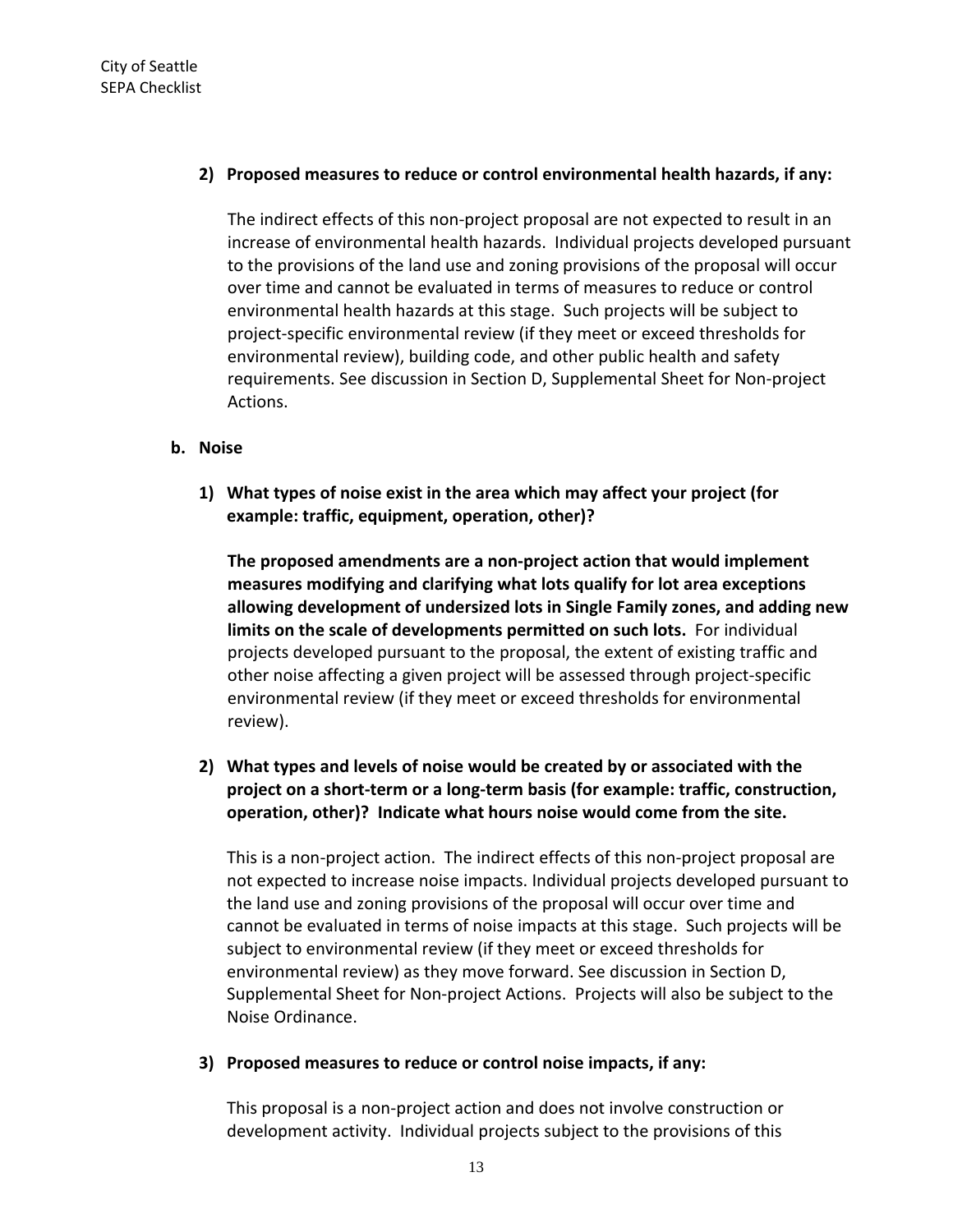proposal will occur over time and cannot be evaluated in terms of measures to reduce or control noise impacts at this stage. Such projects will be subject to project‐specific environmental review (if they meet or exceed thresholds for environmental review) and to the Noise Ordinance.

#### **8. Land and Shoreline Use**

#### **a. What is the current use of the site and adjacent properties?**

The proposed amendments are a non‐project action that would implement measures modifying and clarifying what lots qualify for lot area exceptions allowing development of undersized lots in Single Family zones, and adding new limits on the scale of developments permitted on such lots. These development standards would apply to all single family zoned property throughout the City of Seattle.

#### **b. Has the site been used for agriculture? If so, describe.**

Not applicable. The proposed amendments are a non‐project action.

#### **c. Describe any structures on the site.**

Not applicable. The proposed amendments are a non‐project action.

#### **d. Will any structures be demolished? If so, what?**

This is a non‐project action. No demolition is expected as a direct result of the proposal. Individual projects developed pursuant to the land use and zoning provisions of the proposal could include demolition of existing structures. Such projects will be subject to project‐specific environmental review (if they meet or exceed thresholds for environmental review) as they move forward.

#### **e. What is the current zoning classification of the site?**

The proposed lot configuration standards for platting would apply to property in all zones throughout the City of Seattle. The development standards for undersized lots and limits to lot coverage calculations would apply to all single family zoned property throughout the City of Seattle.

#### **f. What is current comprehensive plan designation of the site?**

The areas subject to the proposed amendments may have any designation under the comprehensive plan Future Land Use Map.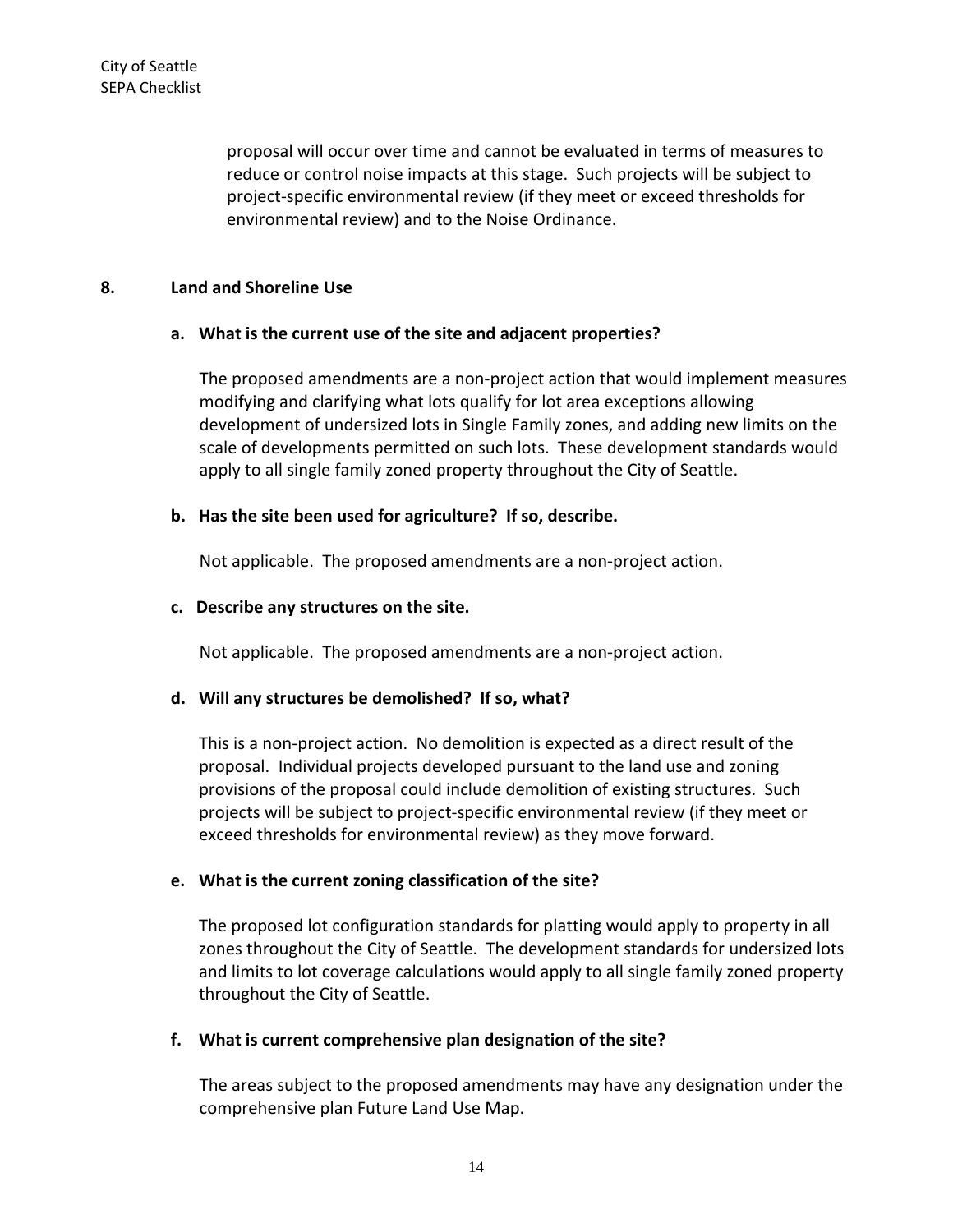## **g. If applicable, what is the current shoreline master program designation of the site?**

The area subject to the proposed amendment could include sites located within the shoreline overlay district and within any of the various shoreline designations. The proposed changes will not result in changes to any shoreline designation.

# **h. Has any part of the site been classified as an "environmentally sensitive" area? If so, specify.**

The proposed amendments are a non‐project action that would implement measures modifying and clarifying what lots qualify for lot area exceptions allowing development of undersized lots in Single Family zones, and adding new limits on the scale of developments permitted on such lots. The variety of sites proposed to be regulated by the legislation could include some sites with "environmentally sensitive" areas.

## **i. Approximately how many people would reside or work in the completed project?**

Not applicable. The proposed amendments are a non‐project action.

## **j. Approximately how many people would the completed project displace?**

The indirect effects of this non‐project proposal are not expected to increase the rate and extent at which residences or businesses are displaced.

## **k. Proposed measures to avoid or reduce displacement impacts, if any:**

The indirect effects of this non‐project proposal are not expected to increase the rate or extent at which residences or businesses are displaced.

# **l. Proposed measures to ensure the proposal are compatible with existing and projected land uses and plans, if any:**

The proposed amendments are a non‐project action that would implement measures modifying and clarifying what lots qualify for lot area exceptions allowing development of undersized lots in Single Family zones, and adding new limits on the scale of developments permitted on such lots. The proposal would not establish any new uses of land. Future projects developed pursuant to the provisions of the proposal will require permits, project approvals, and environmental review (if they meet or exceed thresholds for environmental review) as provided for in the Seattle Municipal Code.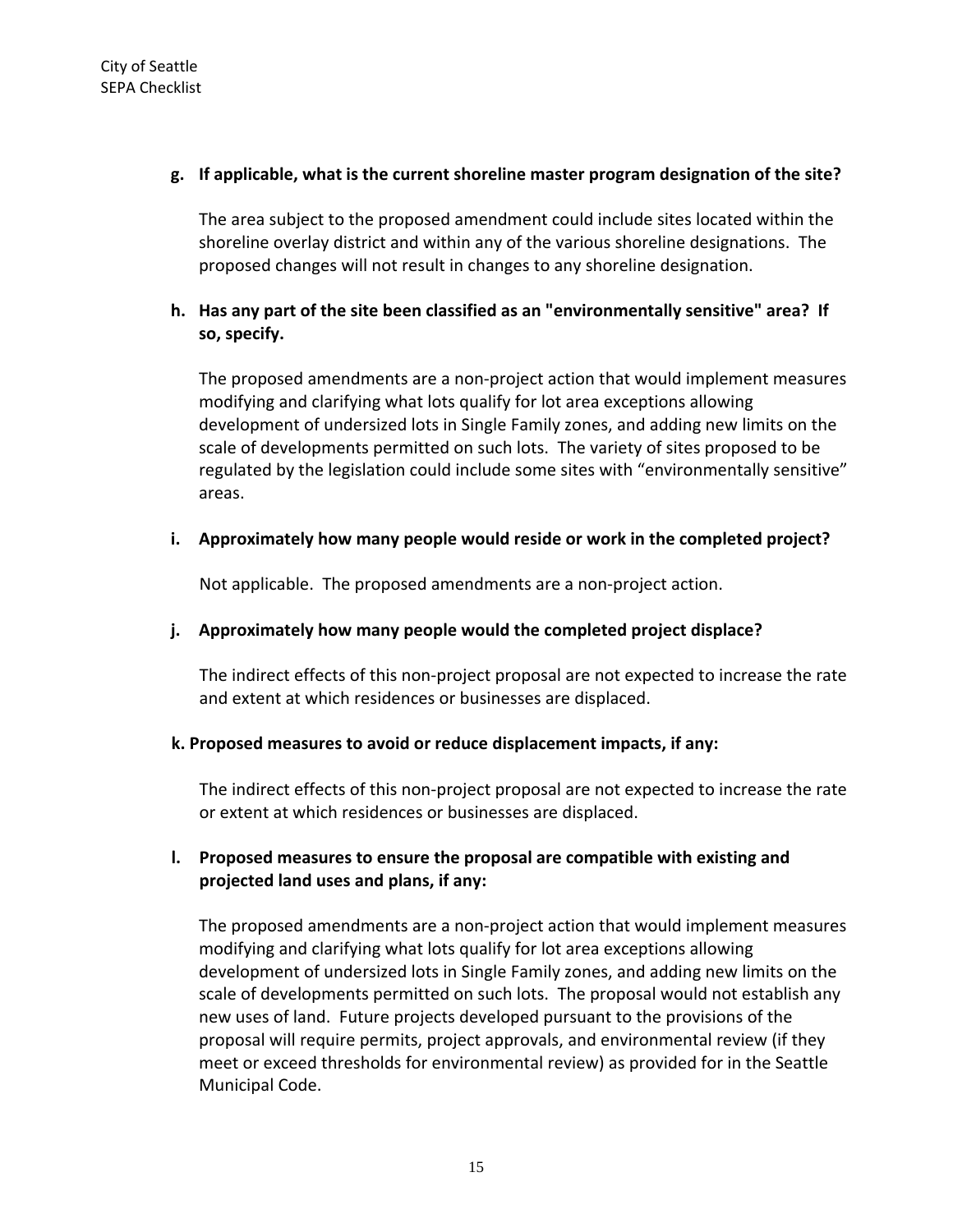#### **9. Housing**

**a. Approximately how many units would be provided, if any? Indicate whether high, middle, or low‐income housing.**

Not applicable. This is a non‐project action.

# **b. Approximately how many units, if any, would be eliminated? Indicate whether high, middle, or low‐income housing.**

This is a non‐project action that would not directly result in the elimination of any existing housing units. Individual projects subject to the provisions of this proposal will occur over time and cannot be evaluated in terms of elimination of housing units at this stage. Such projects will be subject to environmental review (if they meet or exceed thresholds for environmental review), and will need to meet the City's requirements for providing replacement use for any housing units that are proposed to be demolished.

#### **c. Proposed measures to reduce or control housing impacts, if any:**

The indirect effects of this non‐project proposal are not expected to result in significant housing impacts. A small number of lots that previously would have qualified for separate development would no longer qualify, but based on research of DPD permit records, this number represents fewer than two percent of the lots on which single‐family houses have been approved in recent years. In many cases, the parcel would still qualify for development with a detached accessory dwelling unit. Additional lots would be subject to more stringent development standards limiting the overall size of houses but not precluding their construction. No specific measures to reduce or control housing impacts are proposed.

#### **10. Aesthetics**

## **a. What is the tallest height of any proposed structure(s), not including antennas; what is the principal exterior building material(s) proposed?**

This is a non‐project action. Projects and development consistent with this proposal will occur over time and cannot be evaluated in terms of heights or building materials at this stage. Such projects will be subject to environmental review (if they meet or exceed thresholds for environmental review).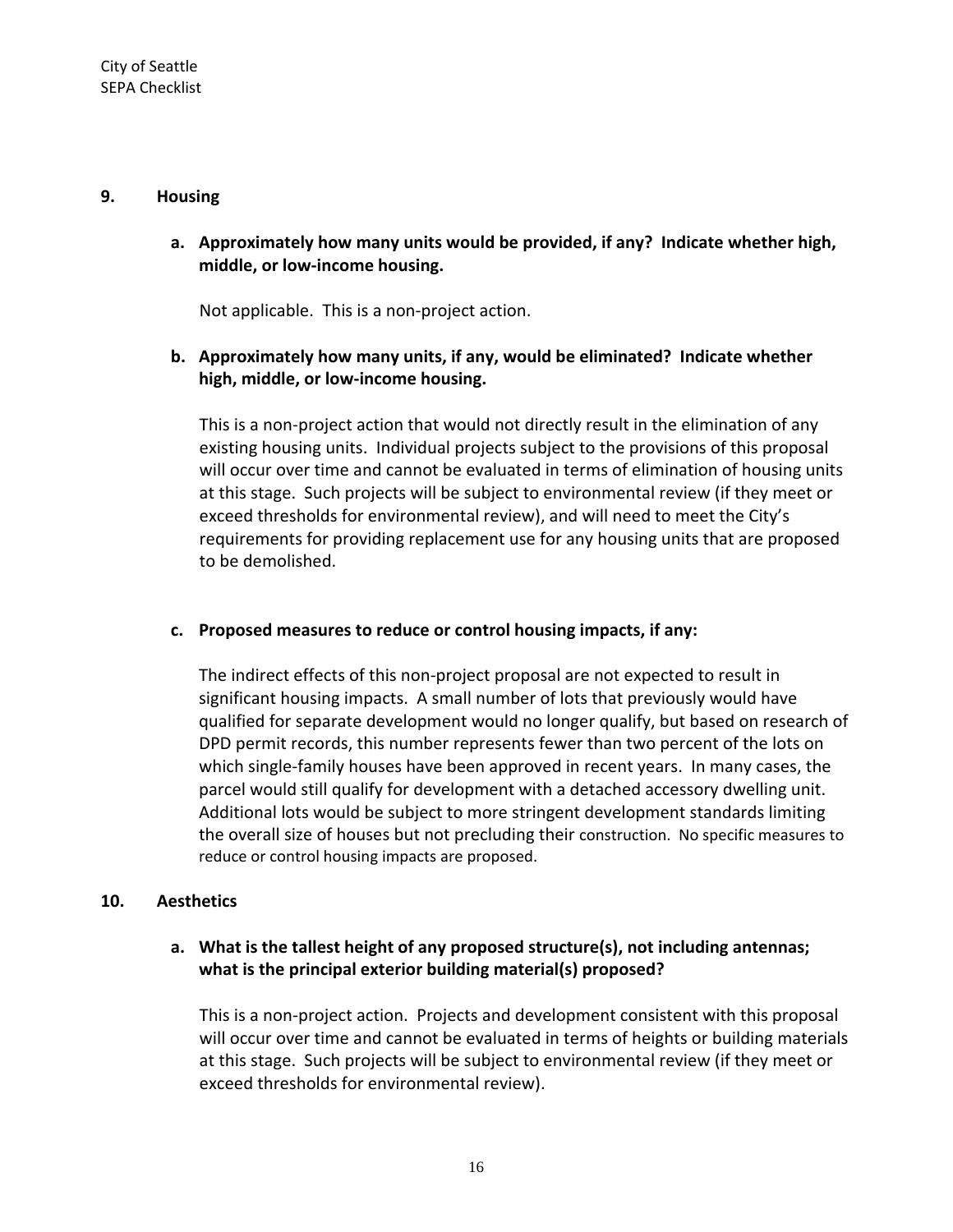### **b. What views in the immediate vicinity would be altered or obstructed?**

This is a non‐project action. Individual projects developed pursuant to this proposal will occur over time and cannot be evaluated in terms of view alteration at this stage. Individual projects subject to the proposal will be subject to environmental review (if they meet or exceed thresholds for environmental review) for height, bulk and scale impacts and the City's Design Review Program, if applicable.

## **c. Proposed measures to reduce or control aesthetic impacts, if any:**

Not applicable. The proposed amendments are a non‐project action.

### **11. Light and Glare**

## **a. What type of light or glare will the proposal produce? What time of day would it mainly occur?**

This is a non‐project action. Individual projects subject to the proposal will be subject to environmental review (if they meet or exceed thresholds for environmental review) for light and glare impacts.

# **b. Could light or glare from the finished project be a safety hazard or interfere with views?**

This is a non‐project action. Individual projects developed pursuant to the proposal will be subject to environmental review (if they meet or exceed thresholds for environmental review) for light and glare impacts.

## **c. What existing off‐site sources of light or glare may affect your proposal?**

This is a non‐project action. Ambient light and glare typical of urban areas exist in various locations within the City of Seattle. The extent of light and glare resulting from an individual project subject to this proposal will be assessed through projectspecific environmental review (if they meet or exceed thresholds for environmental review).

#### **d. Proposed measures to reduce or control light and glare impacts, if any:**

This is a non‐project action. The extent of light and glare resulting from an individual project will be assessed and mitigated through project‐specific environmental review (if they meet or exceed thresholds for environmental review).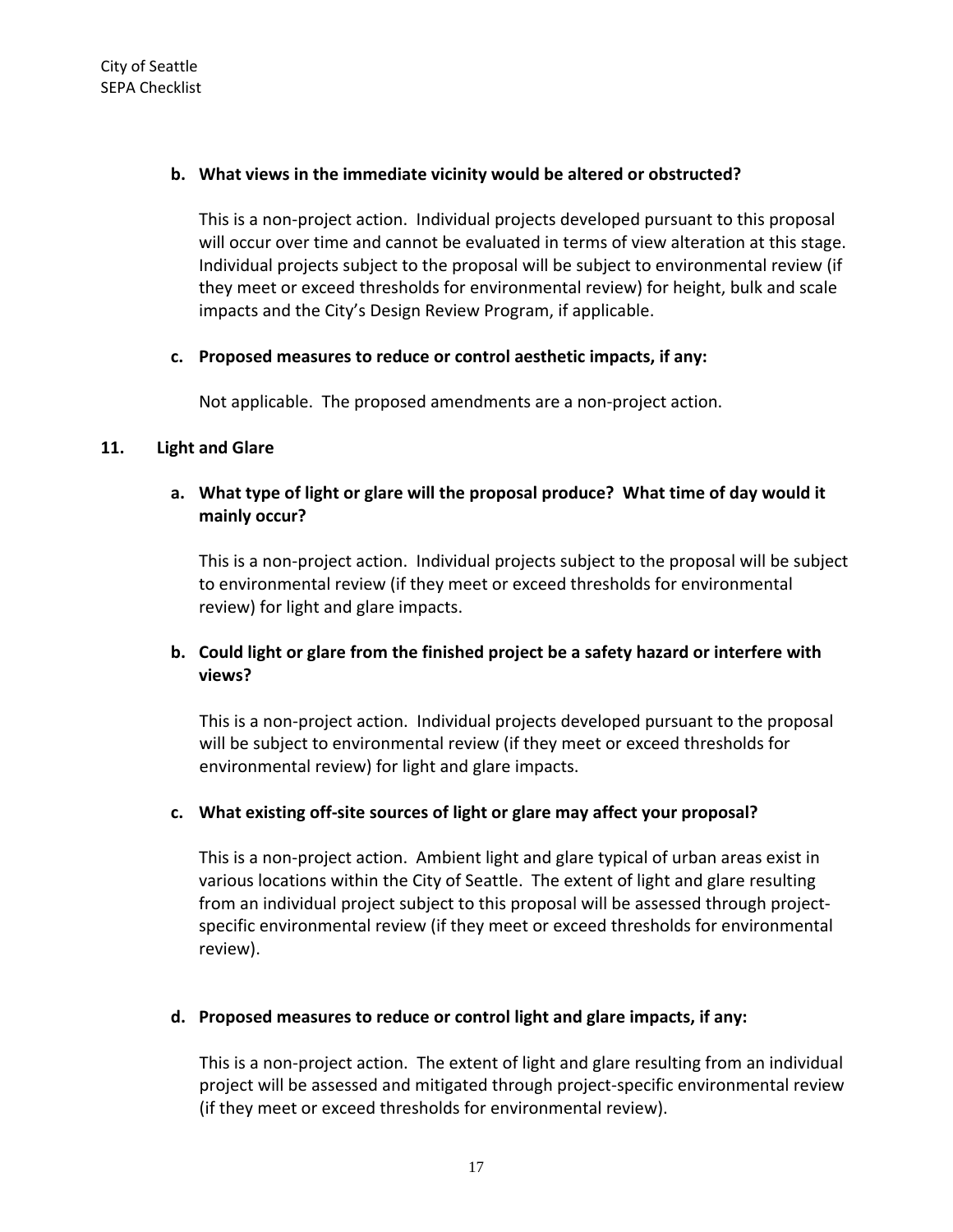#### **12. Recreation**

# **a. What designated and informal recreational opportunities are in the immediate vicinity?**

The proposed amendments are a non‐project action that would implement measures modifying and clarifying what lots qualify for lot area exceptions allowing development of undersized lots in Single Family zones, and adding new limits on the scale of developments permitted on such lots.Individual projects developed pursuant to the proposal will be subject to environmental review (if the project meets or exceeds thresholds for environmental review) and informal recreational opportunities in the vicinity of specific project sites will be identified.

#### **b. Would the proposed project displace any existing recreational uses? If so, describe.**

This is a non‐project proposal which is not likely to change the potential for displacement of any existing recreational uses. Individual projects subject to the proposal will also be subject to environmental review (if they meet or exceed thresholds for environmental review) for recreation impacts.

### **c. Proposed measures to reduce or control impacts on recreation, including recreation opportunities to be provided by the project or applicant, if any:**

This is a non‐project proposal. Individual projects developed pursuant to the proposal will also be subject to environmental review (if they meet or exceed thresholds for environmental review) for impacts on recreation.

#### **13. Historical and Cultural Preservation**

### **a. Are there any places or objects listed on, or proposed for national, state, or local preservation registers known to be on or next to the site? If so, generally describe.**

The proposed amendments are a non‐project action, applicable to a variety of sites within the City of Seattle. City, State and National Landmarks are found throughout the city.

## **b. Generally describe any landmarks or evidence of historic, archaeological, scientific, or cultural importance known to be on or next to the site?**

This is a non‐project action. Individual projects and development that are subject to the proposal will be subject to the City's regulations related to historic and archaeologically significant landmarks as well as environmental review (if they meet or exceed thresholds for environmental review).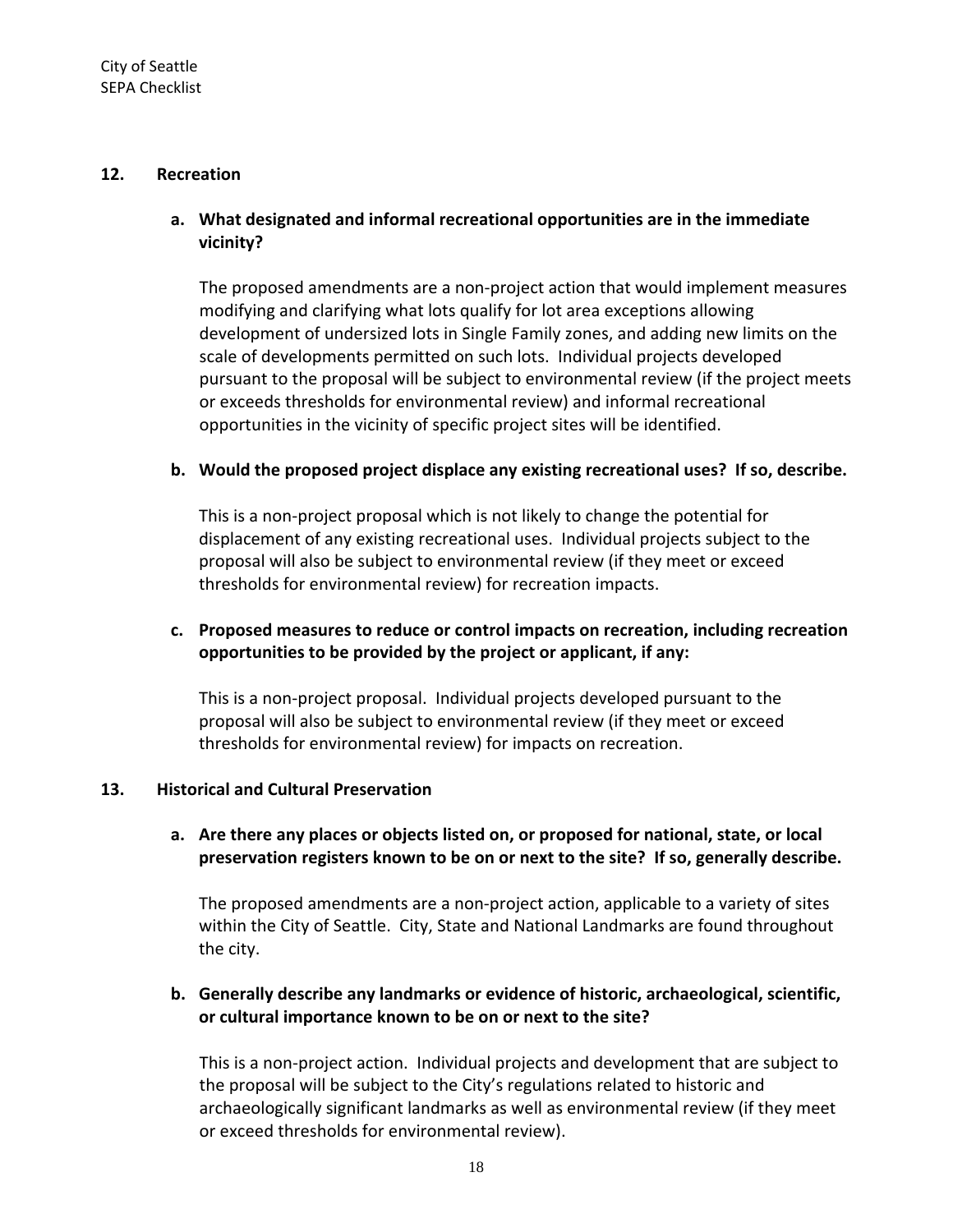### **c. Proposed measures to reduce or control impacts, if any:**

None required. This is a non‐project action. The indirect impacts of this non‐project proposal on historic and cultural resources are discussed in Section D, Supplemental Sheet for Non-project Actions. There are established policies and regulations to maintain and preserve significant historic sites and structures and to provide the opportunity for analysis of archaeological sites during review of specific development projects. Projects involving structures or sites which have been designated as landmarks are subject to compliance with the Landmarks Preservation Ordinance.

#### **14. Transportation**

## **a. Identify public streets and highways serving the site, and describe the proposed access to the existing street system. Show on site plans, if any.**

The proposed amendments are a non‐project action that would implement measures modifying and clarifying what lots qualify for lot area exceptions allowing development of undersized lots in Single Family zones, and adding new limits on the scale of developments permitted on such lots. Seattle is served by a variety of streets and highways located near or adjacent to the sites to be affected by the proposed amendments.

# **b. Is the site currently served by public transit? If not, what is the approximate distance to the nearest transit stop?**

The proposal is a non‐project action. The properties that could be affected by the legislation are served by varying levels of public transportation services depending on location and density of the neighborhood.

## **c. How many parking spaces would the completed project have? How many would the project eliminate?**

Not applicable. The proposed amendments are a non‐project action. Individual projects developed pursuant to the proposal will be subject to review for compliance with parking requirements and to environmental review (if they meet or exceed thresholds for environmental review) for impacts on parking.

# **d. Will the proposal require any new roads or streets, or improvements to existing roads or streets, not including driveways? If so, generally describe (indicate whether public or private).**

The proposed amendments are a non‐project action that would implement measures modifying and clarifying what lots qualify for lot area exceptions allowing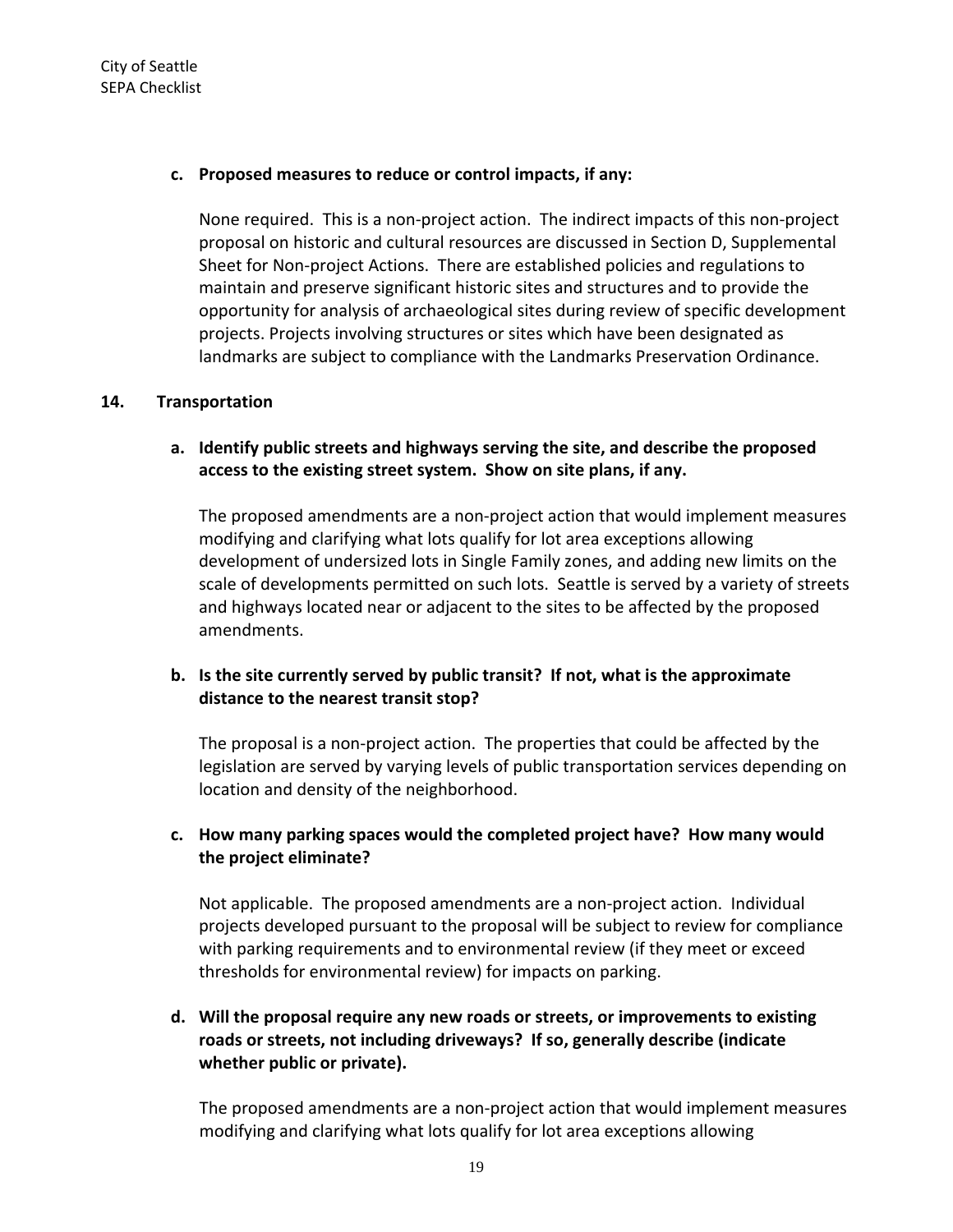development of undersized lots in Single Family zones, and adding new limits on the scale of developments permitted on such lots.The proposal is not expected to require new roads or streets.

## **e. Will the project use (or occur in the immediate vicinity of) water, rail, or air transportation? If so, generally describe.**

The proposed amendments are a non‐project action that would implement measures modifying and clarifying what lots qualify for lot area exceptions allowing development of undersized lots in Single Family zones, and adding new limits on the scale of developments permitted on such lots. Seattle is served city-wide by water, rail and air transportation.

# **f. How many vehicular trips per day would be generated by the completed project? If known, indicate when peak volumes would occur.**

Not applicable. The proposed amendments are a non‐project action. Individual projects subject to the proposal will also be subject to environmental review (if they meet or exceed thresholds for environmental review). The direct and indirect effects of this non‐project proposal on vehicle trips are discussed in Section D, Supplemental Sheet for Non‐project Actions.

#### **g. Proposed measures to reduce or control transportation impacts, if any:**

Not applicable. The proposed amendments are a non‐project action. Individual projects subject to the proposal will be subject to environmental review (if they meet or exceed thresholds for environmental review).

#### **15. Public Services**

## **a. Would the project result in an increased need for public services (for example: fire protection, police protection, health care, schools, other)? If so, generally describe.**

The proposed amendments are a non‐project action that would implement measures modifying and clarifying what lots qualify for lot area exceptions allowing development of undersized lots in Single Family zones, and adding new limits on the scale of developments permitted on such lots. Individual projects subject to the proposal will be subject to environmental review (if they meet or exceed thresholds for environmental review). The indirect effects of this non-project proposal on public services are discussed in Section D, Supplemental Sheet for Non-project Actions.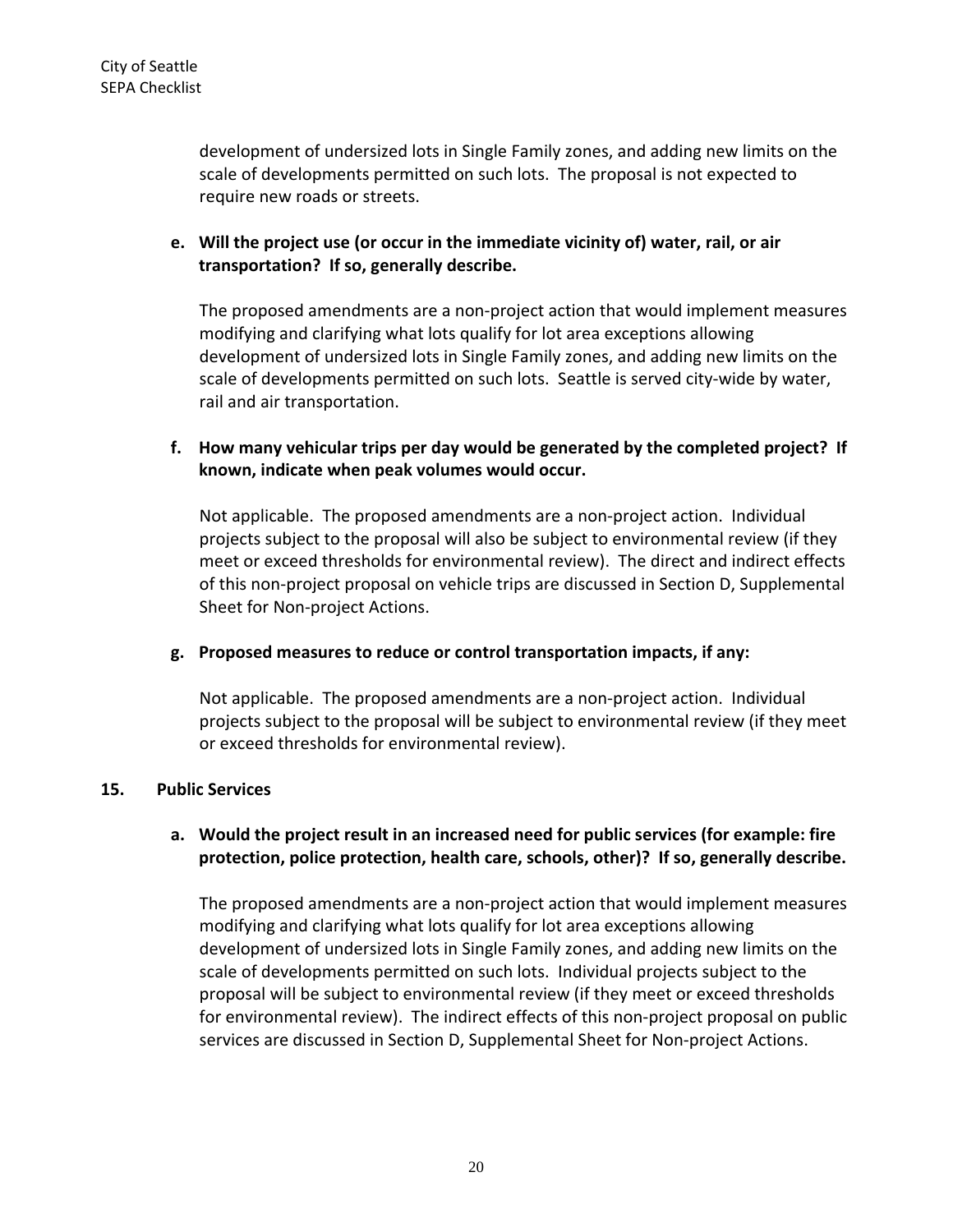### **b. Proposed measures to reduce or control direct impacts on public services, if any.**

None needed. The proposed amendments are a non‐project action. The impacts on public services are not expected to be significant.

#### **16. Utilities**

### **a. Utilities currently available at the site: electricity, natural gas, water, refuse service, telephone, sanitary sewer, septic system, other.**

The proposed amendments are a non‐project action that would implement measures modifying and clarifying what lots qualify for lot area exceptions allowing development of undersized lots in Single Family zones, and adding new limits on the scale of developments permitted on such lots. Individual projects developed pursuant to this proposal would be served by utilities including electricity, natural gas, water, refuse service, telephone, and sanitary sewer.

# **b. Describe the utilities that are proposed for the project, the utility providing the service, and the general construction activities on the site or in the immediate vicinity which might be needed:**

The proposed amendments are a non‐project action that would implement measures modifying and clarifying what lots qualify for lot area exceptions allowing development of undersized lots in Single Family zones, and adding new limits on the scale of developments permitted on such lots. The proposal is not expected to change potential demand for utility services or the specific services to be provided, which are decided on a site‐by‐site basis. The indirect effects of this non‐project proposal on utilities are discussed in Section D, Supplemental Sheet for Non‐project Actions.

## **C. SIGNATURE**

Signature provided following section D below.

## **D. SUPPLEMENTAL SHEET FOR NON‐PROJECT ACTIONS**

Because these questions are very general, it may be helpful to read them in conjunction with the list of the elements of the environment.

When answering the questions, be aware of the extent of the proposal, or the types of activities likely to result from the proposal, would affect the item at a greater intensity or at a faster rate than if the proposal were not implemented. Respond briefly and in general terms.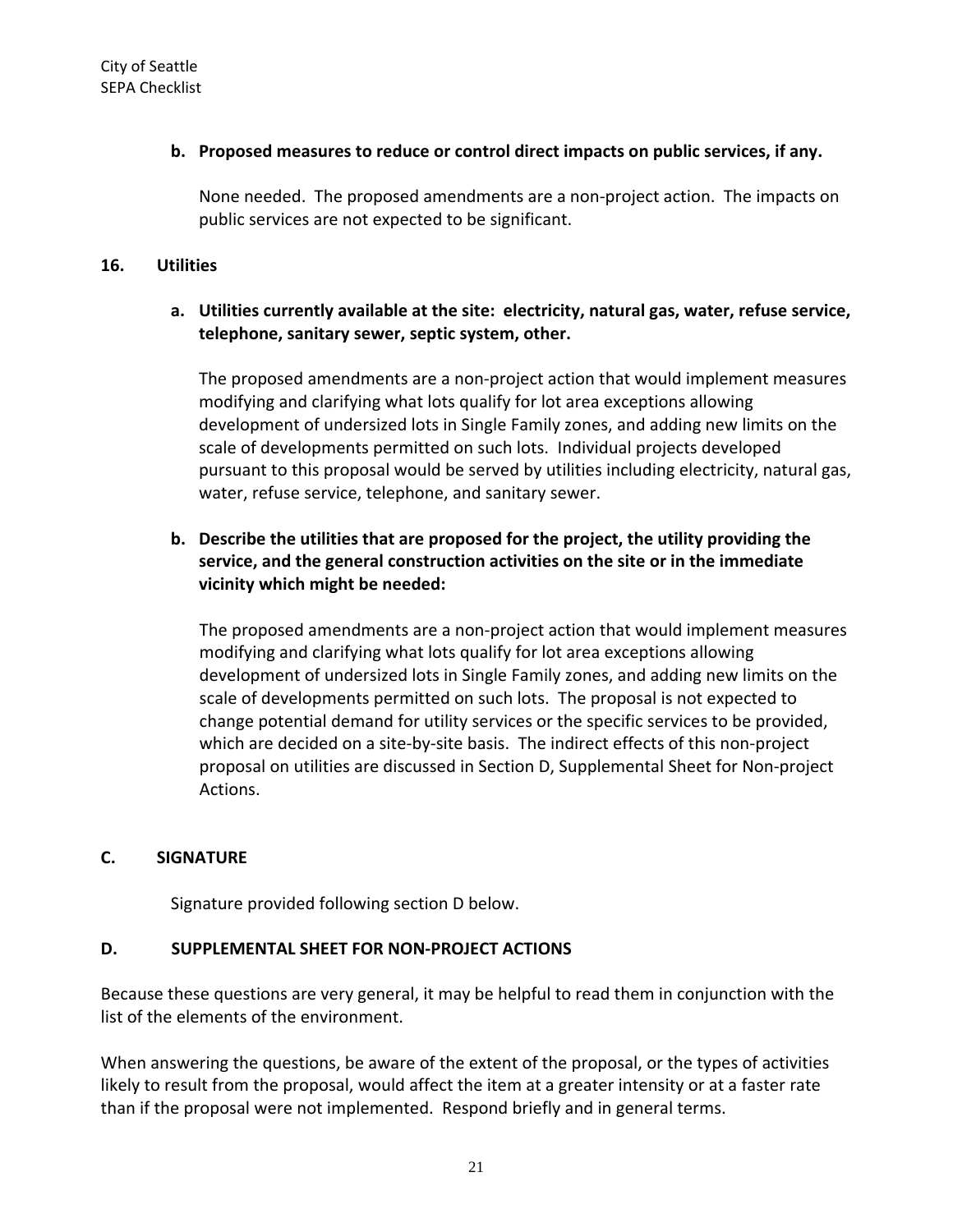# **1. How would the proposal be likely to increase discharge to water; emissions to air; production, storage, or release of toxic or hazardous substances; or production of noise?**

The proposed amendments are a non‐project action that would implement measures modifying and clarifying what lots qualify for lot area exceptions allowing development of undersized lots in Single Family zones, and adding new limits on the scale of developments permitted on such lots. It is expected that there is little potential for increased impacts to water, air, or noise or additional release of hazardous substances. Greenhouse gas (GHG) emissions have also been considered, and no changes to GHG emissions are expected as a result of this non‐project action. Individual projects developed pursuant to the land use and zoning provisions of the proposal will occur over time and cannot be evaluated in terms of discharge to water, emissions to air, production, storage, or release of toxic or hazardous substances, or noise, at this stage. Such projects will be subject to environmental review (if they meet or exceed thresholds for environmental review) as they move forward.

## **Proposed measures to avoid or reduce such increases are:**

As discussed above, there is little potential for indirect impacts of this non‐project proposal. The existing regulatory framework, i.e., the Land Use Code, The Shoreline Master Program, Environmentally Critical Areas Ordinance, and the City's SEPA ordinance will address impacts during review of development proposals on a project‐specific basis. A SEPA GHG Emissions Worksheet is required for all individual projects that may be developed pursuant to this proposal. Any potential impacts from GHG emissions will be addressed during review of development proposals on a project‐specific basis.

## **2. How would the proposal be likely to affect plants, animals, fish or marine life?**

The proposed amendments are a non‐project action that would implement measures modifying and clarifying what lots qualify for lot area exceptions allowing development of undersized lots in Single Family zones, and adding new limits on the scale of developments permitted on such lots. On a site‐by‐site basis, future development projects could potentially result in plant and animal impacts as a result of clearing vegetation or habitat that may be present on these sites, but any impacts are expected to be minimal.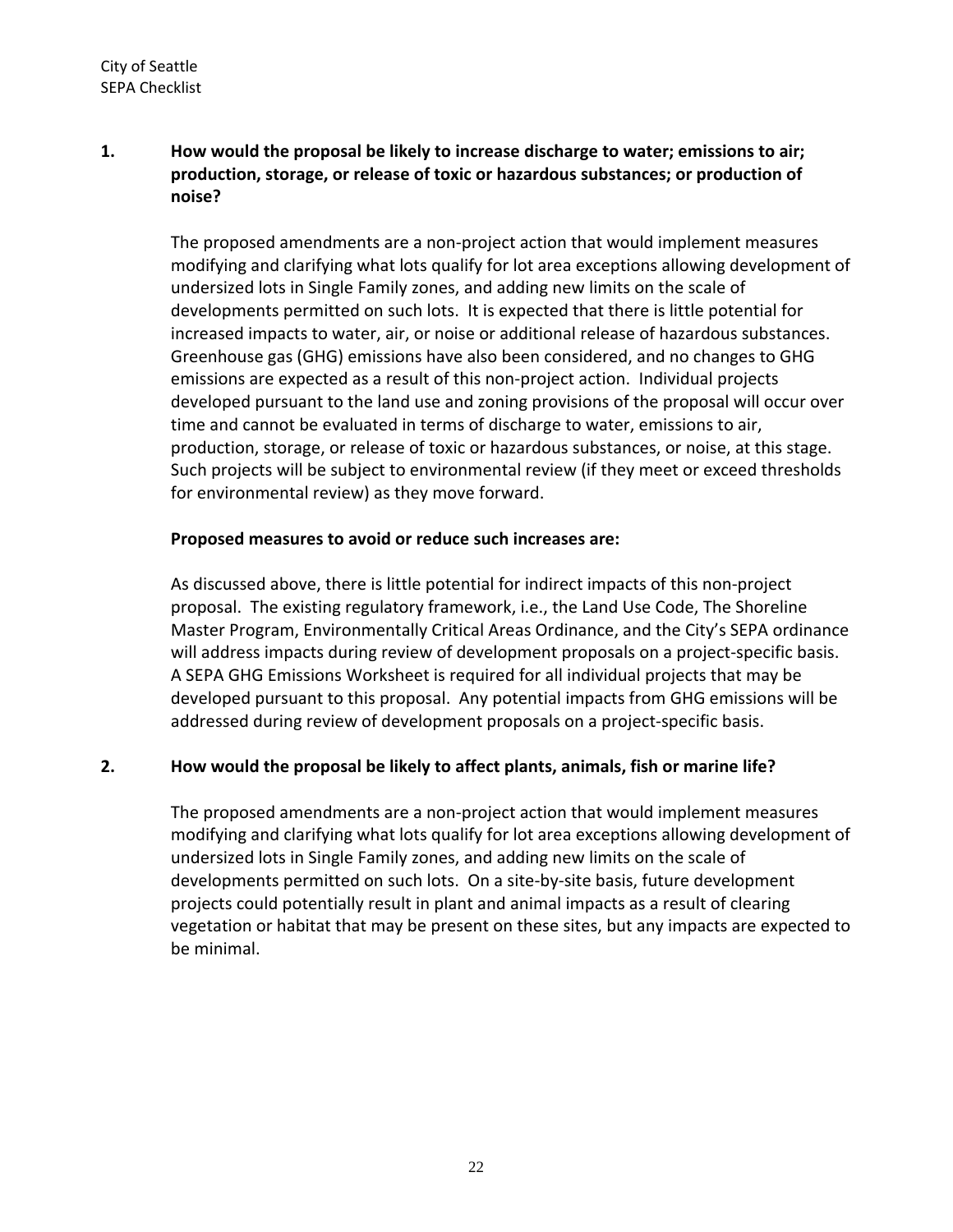### **Proposed measures to protect or conserve plants, animals, fish, or marine life are:**

As discussed above, it is not expected that there will be any potential for indirect impacts of this non‐project proposal. The existing regulatory framework, i.e., the Land Use Code, The Shoreline Master Program, Environmentally Critical Areas Ordinance, and the City's SEPA ordinance will address impacts during review of development proposals on a project‐specific basis.

## **3. How would the proposal be likely to deplete energy or natural resources?**

The proposed amendments to the Land Use Code would be unlikely to result in any major changes to the rate of development or patterns of development in the City. As a result, the potential for increased depletion of energy and natural resources is low.

#### **Proposed measures to protect or conserve energy and natural resources are:**

As discussed above, the potential for indirect impacts of this non‐project proposal are expected to be minor. The existing regulatory framework, i.e., the Land Use Code, The Shoreline Master Program, Environmentally Critical Areas Ordinance, and the City's SEPA ordinance will address impacts during review of development proposals on a project‐ specific basis.

# **4. How would the proposal be likely to use or affect environmentally sensitive areas or areas designated (or eligible or under study) for governmental protection; such as parks, wilderness, wild and scenic rivers, threatened, or endangered species habitat, historic or cultural sites, wetlands, floodplains, or prime farmlands?**

The proposed amendments are a non‐project action that would implement measures modifying and clarifying what lots qualify for lot area exceptions allowing development of undersized lots in Single Family zones, and adding new limits on the scale of developments permitted on such lots. The existing regulatory framework, i.e., the Land Use Code, the Shoreline Master Program, Environmentally Critical Areas Ordinance, and the City's SEPA ordinance will address impacts during review of development proposals on a project‐specific basis.

#### **Proposed measures to protect such resources or to avoid or reduce impacts are:**

The existing regulatory framework, i.e., the Land Use Code, The Shoreline Master Program, Environmentally Critical Areas Ordinance, and the City's SEPA ordinance will address impacts during review of development proposals on a project‐specific basis.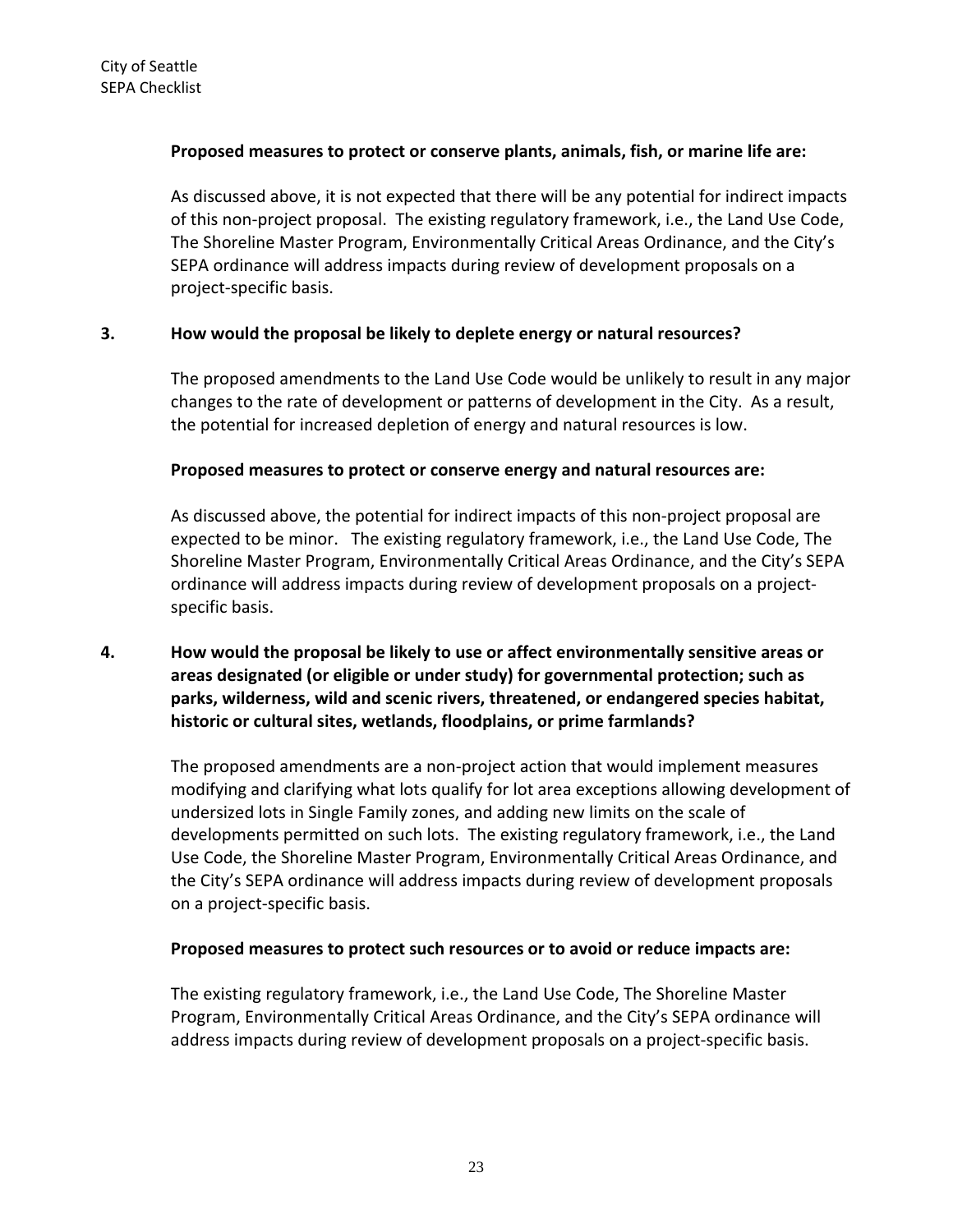## **5. How would the proposal be likely to affect land and shoreline use, including whether it would allow or encourage land and shoreline uses incompatible with existing plans?**

The proposed amendments are a non‐project action that would implement measures modifying and clarifying what lots qualify for lot area exceptions allowing development of undersized lots in Single Family zones, and adding new limits on the scale of developments permitted on such lots. The proposal is unlikely to result in any major changes to the rate of development or patterns of development in shoreline areas of the City or that are incompatible with existing plans. The standards would not affect minimum lot area requirements or specifically limit the number of lots that could be platted. The amendments could affect height, bulk, or scale of a proposed development by proposed limits to height and structure depth on lots less than 2,500 square feet in area and by limiting lot coverage to portions of lots measuring at least 10 feet in any direction. These changes are not expected to be significant due to the relatively low number of lots in the categories proposed to be regulated. The existing regulatory framework, i.e., the Land Use Code, The Shoreline Master Program, Environmentally Critical Areas Ordinance, and the City's SEPA ordinance will address impacts during review of development proposals on a project‐specific basis. A more detailed analysis is provided below, estimating the number of lots and developments that would be affected by the proposed changes.

**Existing tax parcels as an indicator of potential separate legal building sites.** There is no ready way to quickly identify all of the parcels that qualify for development as separate lots in Single Family zones. Determining whether a property qualifies as a separate legal building site may require analysis of construction on adjacent land (to see whether the property was used to meet a development standard for another building), historic records (to see whether the property was split off by a deed or building permit prior to the adoption of minimum lot area standards, or reduced by condemnation for street), the size of other lots along the same block front (to see whether the lot qualifies under the 75/80 Rule lot area exception), and other factors. Although imperfect, there is some correlation between parcels that are currently held under separate tax accounts and parcels that qualify for separate development. Based on the data in our computerized mapping system, we were able to query the number and sizes of the tax parcels in the Single Family zones.

Approximately 133,000 parcels in Single Family zones were identified. Of those, 103,561 were in the SF 5000 zone. Of those, 57,473, or about 55 percent, are at least 5,000 square feet in area. The remaining 45 percent of the tax parcels in SF 5000 zones are less than 5,000 square feet in area. Only about 7 percent have areas under 3,200 square feet. (These, if they qualify for separate development, would be subject to more stringent height limits under the proposal, along with some other slightly larger, irregularly‐shaped lots.)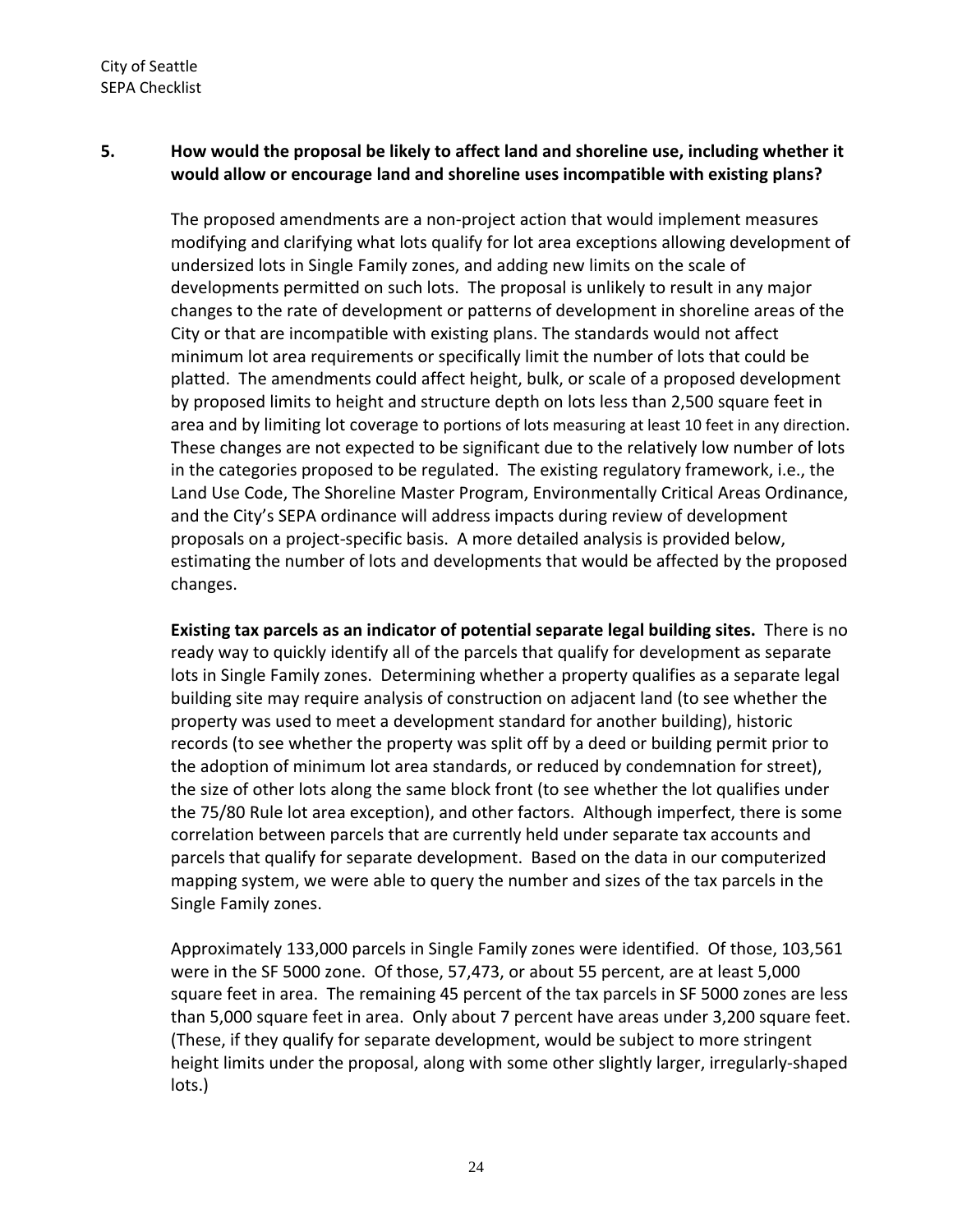In the SF 7200 zone, of 26,319 tax parcels, approximately 29 percent have areas under 7,200 square feet, and in the SF 9600 zone, of 2,701 tax parcels approximately 21 percent have areas less than 9,600 square feet. In the Single Family zones, only 2,170, or about 1.6 percent of the tax parcels have areas under 2,500 square feet.

In short, the bulk of the parcels in Single Family zones, about 78 percent, are in SF 5000 zones. In all of the zones a significant number of the existing parcels have areas less than the minimum requirement for the zone. In the SF 5000 zone, close to half of the parcels are undersized. Many of these are already developed as separate building sites, and it is likely that most of the remaining ones also qualify for separate development under one of the lot area exceptions provided in the code.

**Recent permitting as an indicator of number of permit applications for houses on small lots.** A query of the records in DPD's permit tracking system revealed that 242 permits were issued for single family houses in Single Family zones in 2011, and 310 were issued in 2012. These include houses built on vacant lots and also lots being redeveloped. (The interim measures took effect on September 20, 2012. All but 16 of the 310 permits issued in 2012 reflected permit applications submitted prior to that date.)

One hundred eighteen of the 242 permits issued in 2011 (about 49 percent) and 153 of the 310 permits issued in 2012 (about 49 percent again) were for houses on lots with areas at least slightly less than the general minimum requirement for the zone. This suggests that the lot area exceptions apply to many properties in Single Family zones in Seattle. Anecdotally, the vast majority of these developments trigger few, if any, complaints from neighbors.

Twenty‐seven (11 percent) of the permits issued in 2011 and 36 (12 percent) of the permits issued in 2012 were for lots with areas less than 3,200 square feet. Under the proposed standards, houses on lots of this size would be subject to more stringent height limits, as compared to the limits in effect prior to the interim standards. A small number of additional lots would be subject to these lower height limits, if they are irregularly shaped and the largest rectangle within the lot lines has an area less than 3,200 square feet.

Five of the 2011 permits and 11 of the 2012 permits were for houses on lots with areas under 2,500 square feet. The interim measures, and the proposed long‐term measures, would preclude lots under 2,500 square feet in area from qualifying for the lot area exception provided for historic lots. Three of the five 2011 permits were for parcels within a Clustered Housing Planned Development (CPHD), which would not be affected by the proposed amendment. At least two of the 2012 permits for these very small lots were for redevelopment of lots within a two‐house‐on‐one‐lot short plat. Under the proposal, such lots would continue to qualify as separate building sites. In short, under the proposed amendments, a relatively small number of lots (one to three percent) that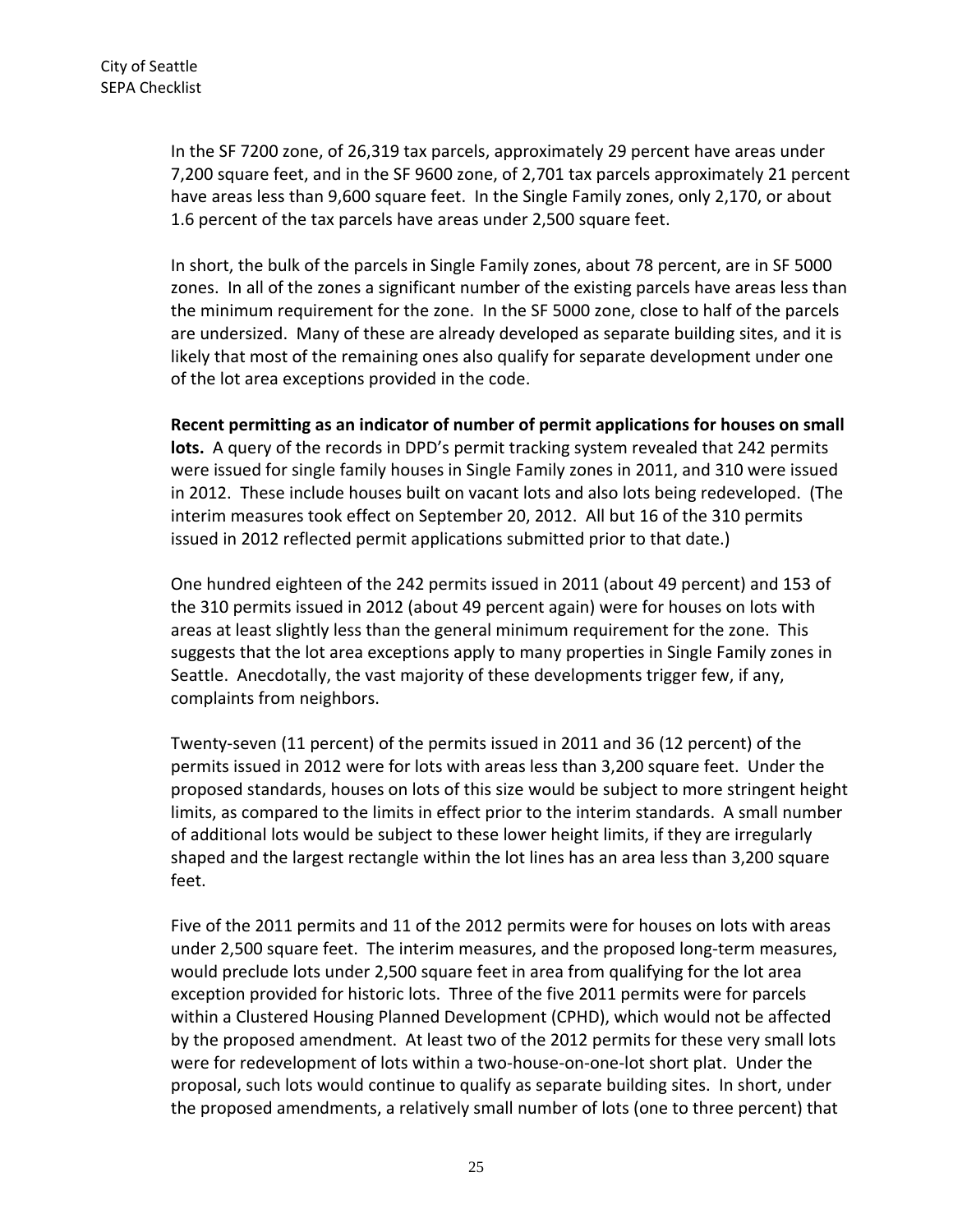previously would have qualified for a lot area exception would no longer qualify based on the fact that their areas are under 2,500 square feet.

Some of these lots would no longer qualify for other reasons, as well: Three of the 2012 permits for lots with areas under 2,500 square feet were issued based on historic tax records (which no longer qualify under the historic lot exception, since the interim measures took effect) and at least one more qualified based on an historic mortgage (which would no longer qualify under the proposed measures).

**Legal building site opinion letters as an indicator of number of lots approved based on historic tax records and historic mortgages.** An opinion letter is not required for all developments on lots qualifying for lot area exceptions, but a letter is needed in cases where more complex research or analysis is required. These letters commonly have been requested when a developer was seeking to qualify a proposed lot based on historic tax records, deeds or mortgages. The Department issued approximately 30 legal building site opinion letters per year in 2011‐2012. Of these, approximately ten letters, over those two years, reflected the conclusion that lots qualified for separate development based on historic tax or mortgage records. Three of those related to properties with areas under 2,500 square feet. Based on this, we estimate that approximately one percent of lots that would otherwise have qualified and received approval for separate development would no longer qualify as a result of elimination of historic tax and mortgage records as a basis for a lot area exception.

Based on this analysis, we estimate that the proposal to modify the lot area exceptions so that lots under 2,500 square feet in area would no longer qualify for a lot area exception would affect one to three percent of applications for single‐family homes in Single Family zones. Elimination of tax records and mortgage records as a basis for the historic lot exception could affect another one percent of applications. An additional proposal is to require vacant undersized lots under common ownership to be consolidated rather than separately developed if their average area is less than 3,200 square feet. We can think of no reliable way to identify and count the number of parcels this would affect, but based on our general observation, this number too is small. We estimate that the number of lots in Single Family zones qualifying for separate development and receiving permits would be reduced by five percent or less as a result of the interim measures coupled with the proposed long‐term measures. The overall potential decrease in potential housing construction is substantially less, as many of the parcels that no longer qualify for development as separate building sites may still be developed with detached accessory dwelling units.

More stringent development standards proposed for houses on very small lots would potentially ameliorate bulk impacts from those developments, but would not significantly affect the quantity of housing available.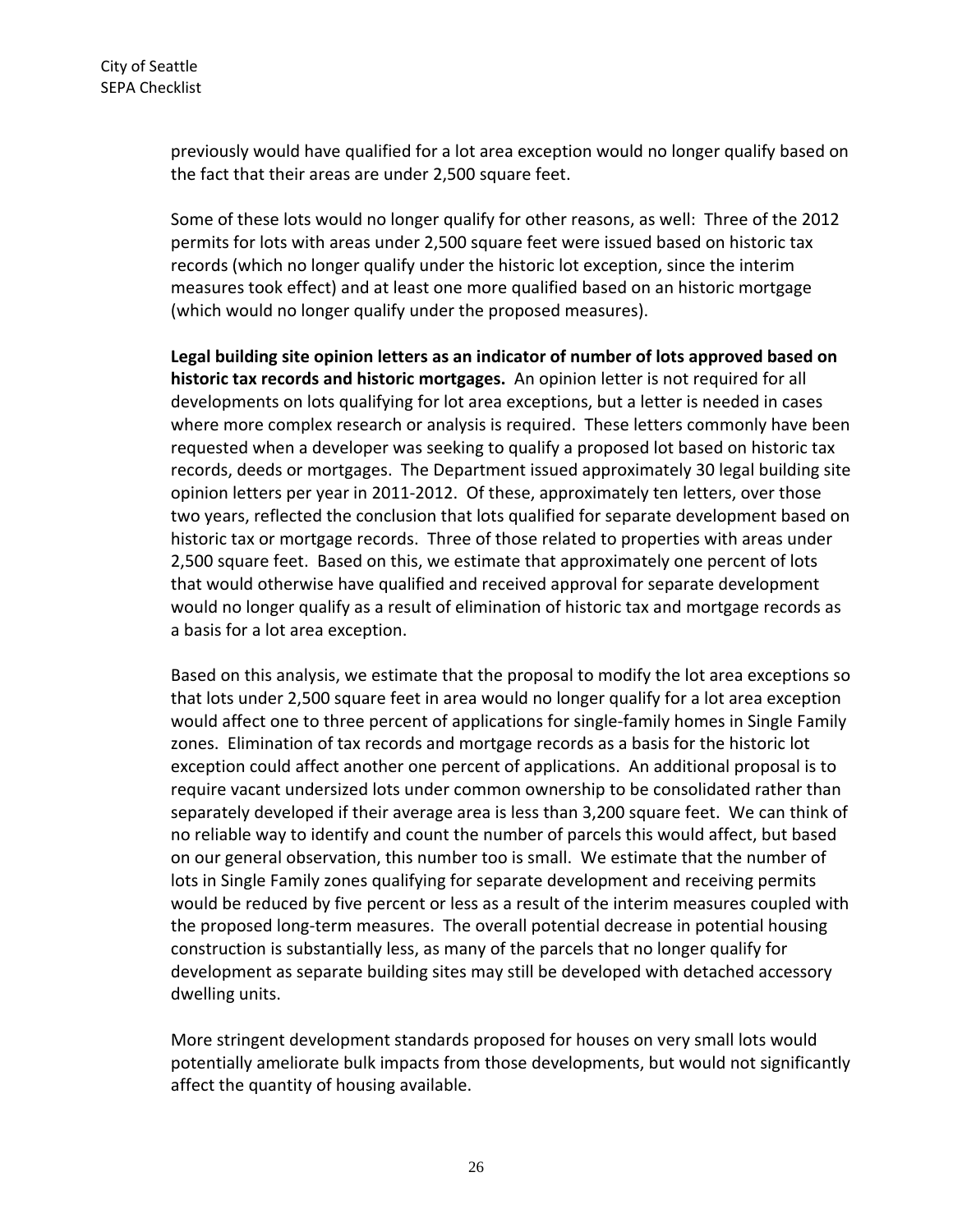The Department analyzed but did not recommend several potential code amendments proposed by citizens. These include replacement of the current 75/80 Rule lot area exception with an "80 Percent Rule" that would allow a lot to qualify for separate development if its area is at least 80 percent of the area of the other lots on the same block front, imposing an FAR (floor area ratio) limit on houses on very small lots, and modifying development standards to allow additional development opportunities on block‐ends. Each of these options, if adopted, would have the potential to slightly increase housing density in Single Family areas.

**The "80 Percent Rule."** Although not a part of DPD's proposal, the Department was asked to evaluate potential impacts of a proposal to modify a current lot area exception, the "75/80 Rule," which allows separate development of lots with an area at least 75 percent of the general requirement for the zone (i.e. 3,750 square feet in an SF 5000 zone) and at least 80 percent of the mean area of the lots on the same block face. The suggestion was to eliminate the first prong of the test, and allow separate development of lots with areas at least 80 percent of the mean for the block face, even if they have areas under 3,750 square feet. New lots may currently be created through platting actions applying the 75/80 Rule, and existing structures may be demolished to achieve this, so if it were applied without limit, an 80 Percent Rule could in theory allow any block front with even one undersized lot to be divided or redivided into smaller lots, which could then serve as a basis for further divisions of remaining properties into even smaller lots. It is not possible to accurately predict how many lots might be created in this way. The potential impacts would be more limited if restrictions were imposed, such as requiring an absolute minimum lot area of 2,500 square feet, limiting demolition of existing houses, limiting the number of new building sites that may be created on a single block front or in a single platting action, and/or prohibiting lots resulting from this exception from being used as a basis for further subdivision. Another alternative would be a "100 Percent Rule," subject to similar limitations, allowing new lots to be created that are no smaller than the mean area of the other lots on the block front. If a limited version of the 80 Percent Rule or 100 Percent Rule were adopted, the existing 75/80 Rule could also be retained.

**FAR limits and block‐end lots.** Some other suggestions, also not in DPD's proposal, were considered. One was to impose a Floor Area Ratio for small lots in SF zones, either in addition to or instead of current standards intended to regulate bulk. Such a standard would not significantly affect the number of houses that could be built, but could further reduce the bulk of the houses in some circumstances. Another suggestion was to relax development standards for block‐ends, allowing additional homes in what are now the street‐facing rear yards of corner houses. This could result in a modest increase in density in a way that would preserve a regular streetscape, but would have some bulk impacts affecting rear yards of neighboring homes.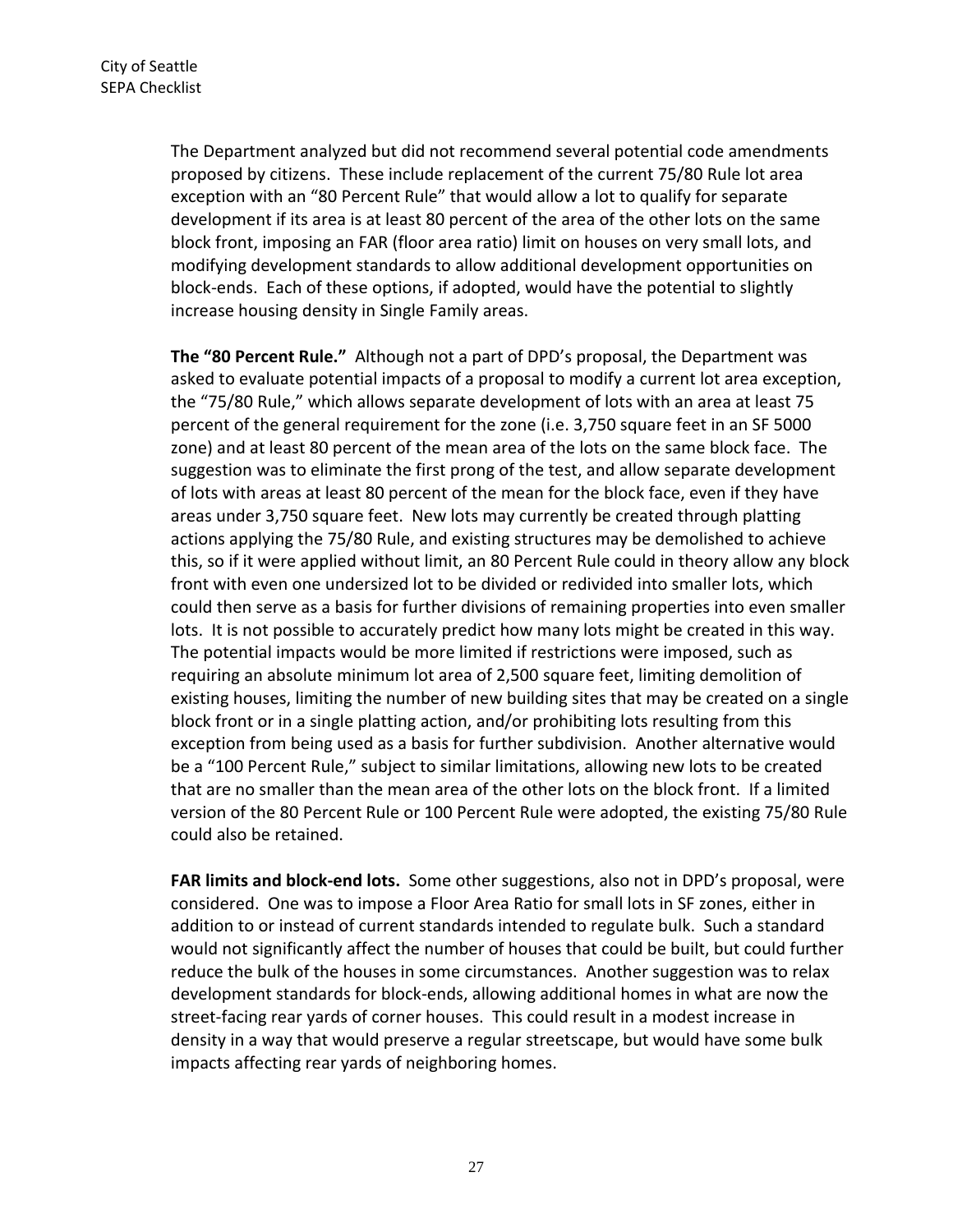### **Proposed measures to avoid or reduce shoreline and land use impacts are:**

None required for this non‐project action. Projects developed pursuant to the proposal are subject to review under the existing regulatory framework, i.e., the Land Use Code, The Shoreline Master Program, Environmentally Critical Areas Ordinance, and the City's SEPA ordinance. Impacts will be addressed through the review of specific projects for compliance under the provisions of these regulations.

# **6. How would the proposal be likely to increase demands on transportation or public services and utilities?**

The proposed amendment will not result in significant adverse impacts to traffic or parking or public services and utilities. The existing regulatory framework, i.e., the Land Use Code, The Shoreline Master Program, Environmentally Critical Areas Ordinance, and the City's SEPA ordinance will address impacts during review of development proposals on a project‐specific basis. The proposal is not anticipated to have a substantial effect on public services or utilities.

### **Proposed measures to reduce or respond to such demands are:**

Projects developed pursuant to the proposal would be reviewed on a case‐by‐case basis and mitigation would be required where appropriate.